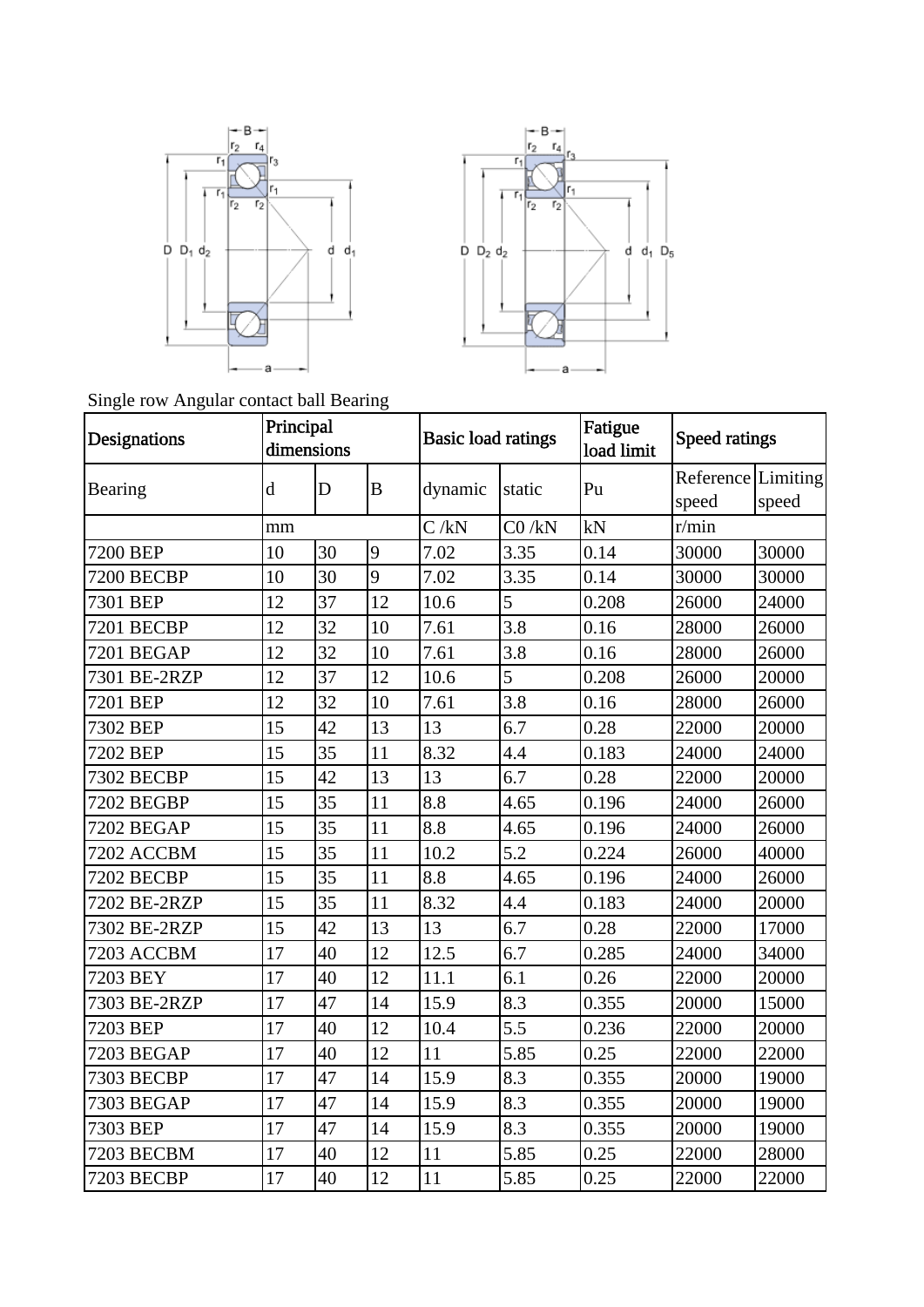| 7203 BE-2RZP      | 17 | 40 | 12 | 10.4 | 5.5  | 0.236        | 22000 | 17000 |
|-------------------|----|----|----|------|------|--------------|-------|-------|
| 7304 BECBPH       | 20 | 52 | 15 | 19   | 10   | 0.425        | 17000 | 18000 |
| 7204 BE-2RZP      | 20 | 47 | 14 | 13.3 | 7.65 | 0.325        | 19000 | 14000 |
| 7204 BECBPH       | 20 | 47 | 14 | 14.3 | 8.15 | 0.345        | 19000 | 19000 |
| <b>7304 BEGAP</b> | 20 | 52 | 15 | 19   | 10   | 0.425        | 17000 | 18000 |
| 7304 BEGBP        | 20 | 52 | 15 | 19   | 10   | 0.425        | 17000 | 18000 |
| 7204 BEP          | 20 | 47 | 14 | 13.3 | 7.65 | 0.325        | 19000 | 18000 |
| 7204 BEGBP        | 20 | 47 | 14 | 14.3 | 8.15 | 0.345        | 19000 | 19000 |
| 7204 BEGAP        | 20 | 47 | 14 | 14.3 | 8.15 | 0.345        | 19000 | 19000 |
| 7304 BEP          | 20 | 52 | 15 | 17.4 | 9.5  | 0.4          | 17000 | 16000 |
| 7304 BE-2RZP      | 20 | 52 | 15 | 17.4 | 9.5  | 0.4          | 17000 | 13000 |
| 7304 ACCBM        | 20 | 52 | 15 | 20.8 | 11.2 | 0.475        | 19000 | 26000 |
| 7304 BECBM        | 20 | 52 | 15 | 19   | 10   | 0.425        | 17000 | 22000 |
| 7304 BECBP        | 20 | 52 | 15 | 19   | 10   | 0.425        | 17000 | 18000 |
| 7304 BECBY        | 20 | 52 | 15 | 20.4 | 11.2 | 0.475        | 17000 | 18000 |
| 7204 BECBY        | 20 | 47 | 14 | 14.3 | 8.15 | 0.345        | 19000 | 19000 |
| 7204 BECBP        | 20 | 47 | 14 | 14.3 | 8.15 | 0.345        | 19000 | 19000 |
| 7204 BECBM        | 20 | 47 | 14 | 14.3 | 8.15 | 0.345        | 19000 | 24000 |
| 7204 BECBJ        | 20 | 47 | 14 | 14.3 | 8.15 | 0.345        | 19000 | 19000 |
| 7204 ACCBM        | 20 | 47 | 14 | 16   | 9.3  | 0.39         | 20000 | 30000 |
| <b>7305 BECBM</b> | 25 | 62 | 17 | 26.5 | 15.3 | 0.655        | 14000 | 19000 |
| 7305 BECBP        | 25 | 62 | 17 | 26.5 | 15.3 | 0.655        | 14000 | 15000 |
| 7305 BECBY        | 25 | 62 | 17 | 26.5 | 15.3 | 0.655        | 14000 | 15000 |
| 7205 BECBPH       | 25 | 52 | 15 | 15.6 | 10   | 0.43         | 16000 | 17000 |
| 7205 BEGBY        | 25 | 52 | 15 | 14.8 | 9.3  | 0.4          | 16000 | 15000 |
| 7205 BEGAP        | 25 | 52 | 15 | 14.8 | 9.3  | 0.4          | 16000 | 15000 |
| 7305 ACCBM        | 25 | 62 | 17 | 29   | 17   | 0.72         | 15000 | 22000 |
| <b>7205 BEGAY</b> | 25 | 52 | 15 | 14.8 | 9.3  | 0.4          | 16000 | 15000 |
| 7305 BEGBY        | 25 | 62 | 17 | 24.2 | 14   | 0.6          | 14000 | 14000 |
| <b>7305 BEGBP</b> | 25 | 62 | 17 | 26.5 | 15.3 | 0.655        | 14000 | 15000 |
| 7305 BEGAP        | 25 | 62 | 17 | 26.5 | 15.3 | 0.655        | 14000 | 15000 |
| 7205 BEY          | 25 | 52 | 15 | 14.8 | 9.3  | 0.4          | 16000 | 15000 |
| 7205 BEP          | 25 | 52 | 15 | 14.8 | 9.3  | 0.4          | 16000 | 15000 |
| 7205 BE-2RZP      | 25 | 52 | 15 | 14.8 | 9.3  | 0.4          | 16000 | 12000 |
| 7305 BEP          | 25 | 62 | 17 | 24.2 | 14   | 0.6          | 14000 | 14000 |
| 7305 BEY          | 25 | 62 | 17 | 24.2 | 14   | 0.6          | 14000 | 14000 |
| 7305 BE-2RZP      | 25 | 62 | 17 | 24.2 | 14   | 0.6          | 14000 | 11000 |
| 7205 ACCBM        | 25 | 52 | 15 | 18   | 11.4 | 0.49         | 17000 | 26000 |
| 7405 BM           | 25 | 80 | 21 | 39.7 | 23.6 | $\mathbf{1}$ | 11000 | 11000 |
| 7205 BECBP        | 25 | 52 | 15 | 15.6 | 10   | 0.43         | 16000 | 17000 |
| 7205 BECBM        | 25 | 52 | 15 | 15.6 | 10   | 0.43         | 16000 | 20000 |
| 7205 BECBY        | 25 | 52 | 15 | 15.6 | 10   | 0.43         | 16000 | 17000 |
| 7405 BCBM         | 25 | 80 | 21 | 39.7 | 23.6 | $\mathbf{1}$ | 11000 | 11000 |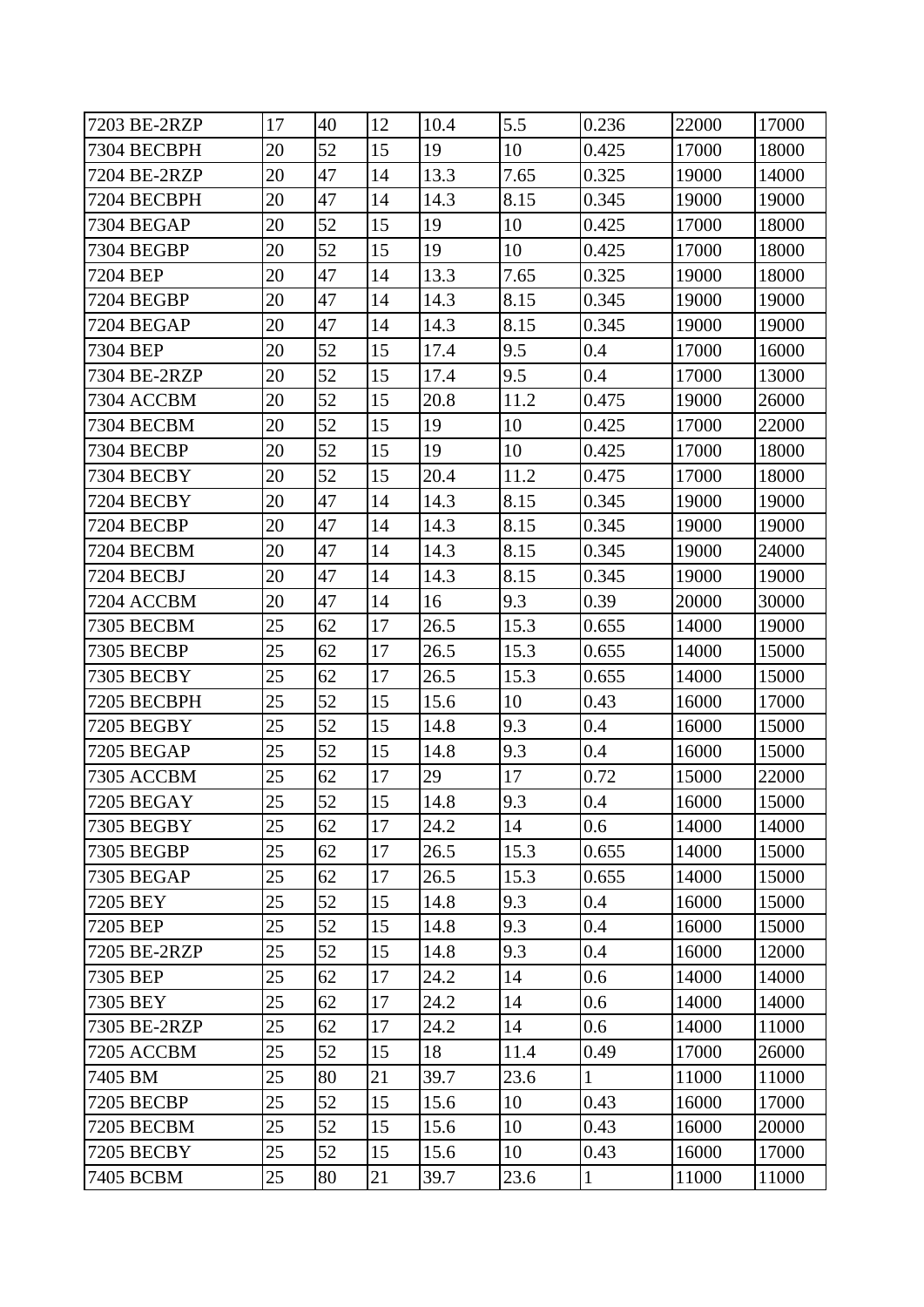| 7305 BECBPH       | 25 | 62  | 17 | 26.5 | 15.3 | 0.655        | 14000 | 15000 |
|-------------------|----|-----|----|------|------|--------------|-------|-------|
| 7306 BE-2RZP      | 30 | 72  | 19 | 32.5 | 19.3 | 0.815        | 12000 | 9500  |
| 7306 BEGAPH       | 30 | 72  | 19 | 35.5 | 21.2 | 0.9          | 12000 | 13000 |
| 7306 BEP          | 30 | 72  | 19 | 32.5 | 19.3 | 0.815        | 12000 | 12000 |
| 7406 BCBM         | 30 | 90  | 23 | 47.5 | 29   | 1.22         | 10000 | 10000 |
| 7306 BEGAP        | 30 | 72  | 19 | 35.5 | 21.2 | 0.9          | 12000 | 13000 |
| 7306 BEGAM        | 30 | 72  | 19 | 35.5 | 21.2 | 0.9          | 12000 | 16000 |
| 7306 BEGBY        | 30 | 72  | 19 | 34.5 | 21.2 | 0.9          | 12000 | 12000 |
| 7306 BEGBP        | 30 | 72  | 19 | 35.5 | 21.2 | 0.9          | 12000 | 13000 |
| 7306 BEGBM        | 30 | 72  | 19 | 32.5 | 19.3 | 0.815        | 12000 | 16000 |
| 7306 ACCBM        | 30 | 72  | 19 | 39   | 23.6 | $\mathbf{1}$ | 13000 | 19000 |
| 7206 BE-2RZP      | 30 | 62  | 16 | 22.5 | 14.3 | 0.61         | 13000 | 10000 |
| 7306 BECBM        | 30 | 72  | 19 | 35.5 | 21.2 | 0.9          | 12000 | 16000 |
| 7306 BECBY        | 30 | 72  | 19 | 37.5 | 23.2 | 0.98         | 12000 | 13000 |
| 7306 BECBP        | 30 | 72  | 19 | 35.5 | 21.2 | 0.9          | 12000 | 13000 |
| 7206 BEGAJ        | 30 | 62  | 16 | 24   | 15.6 | 0.655        | 14000 | 14000 |
| 7206 BEGAY        | 30 | 62  | 16 | 25.5 | 17   | 0.71         | 14000 | 14000 |
| 7206 BEGAP        | 30 | 62  | 16 | 24   | 15.6 | 0.655        | 13000 | 14000 |
| 7206 BEP          | 30 | 62  | 16 | 22.5 | 14.3 | 0.61         | 13000 | 13000 |
| 7206 BEGBP        | 30 | 62  | 16 | 24   | 15.6 | 0.655        | 13000 | 14000 |
| 7206 BECBPH       | 30 | 62  | 16 | 24   | 15.6 | 0.655        | 13000 | 14000 |
| 7406 BM           | 30 | 90  | 23 | 47.5 | 29   | 1.22         | 10000 | 10000 |
| 7206 ACCBM        | 30 | 62  | 16 | 27.5 | 17.3 | 0.735        | 15000 | 20000 |
| 7206 BECBP        | 30 | 62  | 16 | 24   | 15.6 | 0.655        | 13000 | 14000 |
| 7206 BECBM        | 30 | 62  | 16 | 24   | 15.6 | 0.655        | 13000 | 18000 |
| 7206 BECBY        | 30 | 62  | 16 | 25.5 | 17   | 0.71         | 13000 | 14000 |
| 7307 BEGBP        | 35 | 80  | 21 | 41.5 | 26.5 | 1.14         | 11000 | 11000 |
| 7307 BEGAP        | 35 | 80  | 21 | 41.5 | 26.5 | 1.14         | 11000 | 11000 |
| <b>7307 BEGAM</b> | 35 | 80  | 21 | 41.5 | 26.5 | 1.14         | 11000 | 14000 |
| 7307 ACCBM        | 35 | 80  | 21 | 46.5 | 30   | 1.27         | 11000 | 17000 |
| 7307 BEP          | 35 | 80  | 21 | 39   | 24.5 | 1.04         | 11000 | 10000 |
| 7407 BM           | 35 | 100 | 25 | 60.5 | 38   | 1.6          | 9000  | 9000  |
| 7307 BEGAPH       | 35 | 80  | 21 | 41.5 | 26.5 | 1.14         | 11000 | 11000 |
| 7207 BE-2RZP      | 35 | 72  | 17 | 29.1 | 19   | 0.815        | 11000 | 9000  |
| 7207 BECBP        | 35 | 72  | 17 | 31   | 20.8 | 0.88         | 11000 | 12000 |
| 7207 BECBY        | 35 | 72  | 17 | 32.5 | 22.4 | 0.95         | 11000 | 12000 |
| 7407 BCBM         | 35 | 100 | 25 | 60.5 | 38   | 1.6          | 9000  | 9000  |
| 7207 BECBPH       | 35 | 72  | 17 | 31   | 20.8 | 0.88         | 11000 | 12000 |
| 7207 BECBM        | 35 | 72  | 17 | 31   | 20.8 | 0.88         | 11000 | 15000 |
| 7207 BEP          | 35 | 72  | 17 | 29.1 | 19   | 0.815        | 11000 | 11000 |
| 7307 BE-2RZP      | 35 | 80  | 21 | 39   | 24.5 | 1.04         | 11000 | 8500  |
| 7207 BEGBP        | 35 | 72  | 17 | 31   | 20.8 | 0.88         | 11000 | 12000 |
| 7207 BEGBY        | 35 | 72  | 17 | 29.1 | 19   | 0.815        | 11000 | 11000 |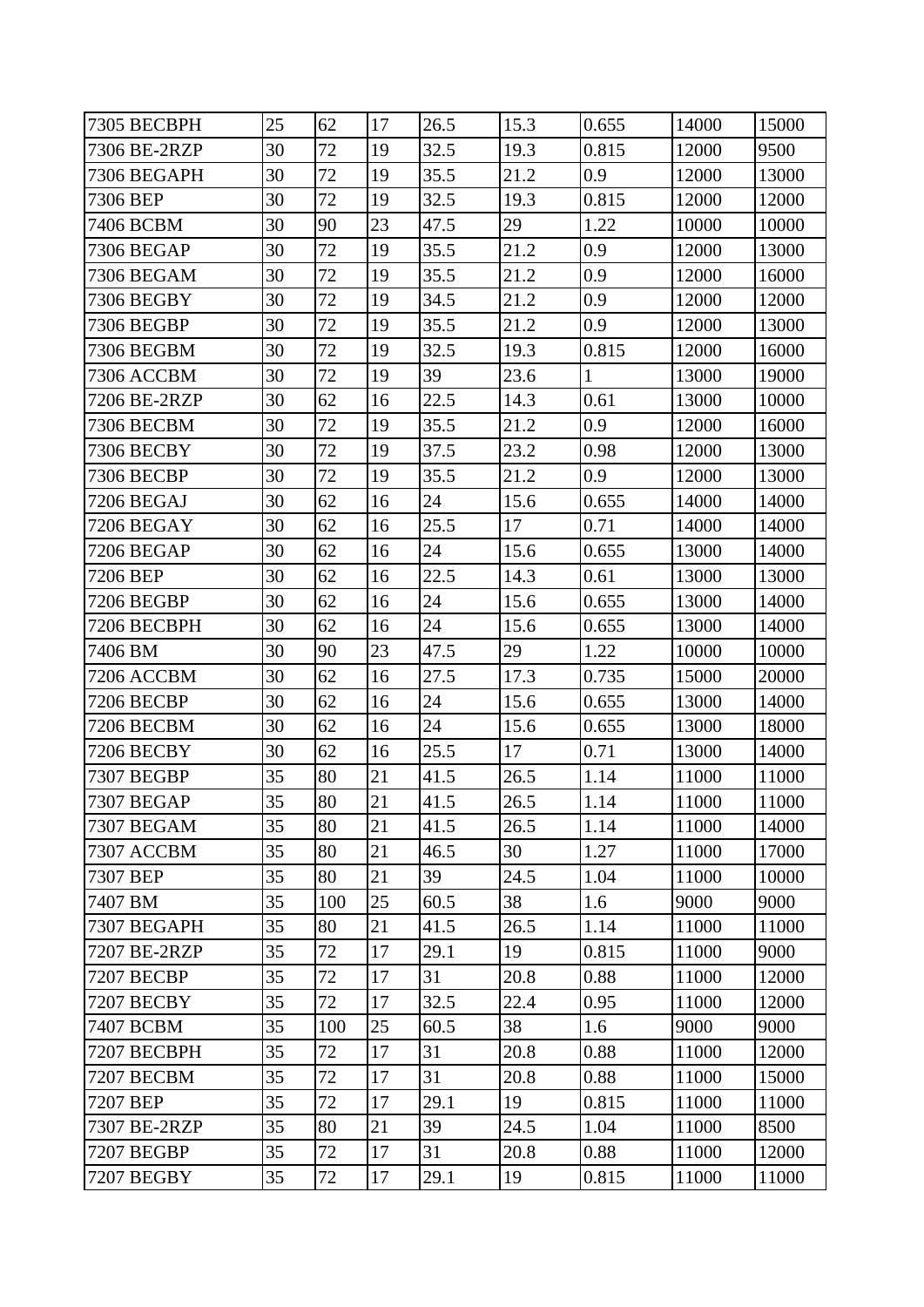| <b>7207 BEGAM</b> | 35 | 72  | 17 | 31   | 20.8 | 0.88  | 11000 | 15000 |
|-------------------|----|-----|----|------|------|-------|-------|-------|
| 7207 BEGAP        | 35 | 72  | 17 | 31   | 20.8 | 0.88  | 11000 | 12000 |
| 7207 BEGAY        | 35 | 72  | 17 | 29.1 | 19   | 0.815 | 11000 | 11000 |
| 7307 BECBP        | 35 | 80  | 21 | 41.5 | 26.5 | 1.14  | 11000 | 11000 |
| 7307 BECBY        | 35 | 80  | 21 | 41.5 | 26.5 | 1.14  | 11000 | 11000 |
| 7307 BECBM        | 35 | 80  | 21 | 41.5 | 26.5 | 1.14  | 11000 | 14000 |
| 7207 ACCBM        | 35 | 72  | 17 | 35.5 | 23.2 | 0.98  | 12000 | 18000 |
| 7208 ACCBM        | 40 | 80  | 18 | 41.5 | 29   | 1.25  | 11000 | 16000 |
| 7408 BM           | 40 | 110 | 27 | 70.2 | 45   | 1.9   | 8000  | 8000  |
| 7208 BECBP        | 40 | 80  | 18 | 36.5 | 26   | 1.1   | 10000 | 11000 |
| 7208 BECBY        | 40 | 80  | 18 | 39   | 28   | 1.2   | 10000 | 11000 |
| 7208 BECBM        | 40 | 80  | 18 | 36.5 | 26   | 1.1   | 10000 | 13000 |
| 7308 BEP          | 40 | 90  | 23 | 46.2 | 30.5 | 1.29  | 9500  | 9000  |
| 7208 BECBJ        | 40 | 80  | 18 | 36.5 | 26   | 1.1   | 10000 | 11000 |
| 7408 BCBM         | 40 | 110 | 27 | 70.2 | 45   | 1.9   | 8000  | 8000  |
| 7408 BGBM         | 40 | 110 | 27 | 70.2 | 45   | 1.9   | 8000  | 8000  |
| 7308 BEGAM        | 40 | 90  | 23 | 50   | 32.5 | 1.37  | 9500  | 12000 |
| <b>7308 BEGAP</b> | 40 | 90  | 23 | 50   | 32.5 | 1.37  | 9500  | 10000 |
| 7308 BEGBY        | 40 | 90  | 23 | 49.4 | 33.5 | 1.4   | 9500  | 9000  |
| 7308 BEGBP        | 40 | 90  | 23 | 50   | 32.5 | 1.37  | 9500  | 10000 |
| 7308 BEGBM        | 40 | 90  | 23 | 50   | 32.5 | 1.37  | 9500  | 12000 |
| 7308 BECAP        | 40 | 90  | 23 | 50   | 32.5 | 1.37  | 9500  | 10000 |
| 7208 BECBPH       | 40 | 80  | 18 | 36.5 | 26   | 1.1   | 10000 | 11000 |
| 7308 BECBY        | 40 | 90  | 23 | 53   | 35.5 | 1.5   | 9500  | 10000 |
| 7308 BECBP        | 40 | 90  | 23 | 50   | 32.5 | 1.37  | 9500  | 10000 |
| 7308 BECBJ        | 40 | 90  | 23 | 50   | 32.5 | 1.37  | 9500  | 10000 |
| <b>7308 BECBM</b> | 40 | 90  | 23 | 50   | 32.5 | 1.37  | 9500  | 12000 |
| 7208 BEGAP        | 40 | 80  | 18 | 36.5 | 26   | 1.1   | 10000 | 11000 |
| 7208 BEGAY        | 40 | 80  | 18 | 36.4 | 26   | 1.1   | 10000 | 10000 |
| 7208 BEGBY        | 40 | 80  | 18 | 36.4 | 26   | 1.1   | 10000 | 10000 |
| 7308 ACCBM        | 40 | 90  | 23 | 56   | 36   | 1.53  | 10000 | 15000 |
| 7208 BE-2RZP      | 40 | 80  | 18 | 34.5 | 24   | 1.02  | 10000 | 8000  |
| 7208 BEP          | 40 | 80  | 18 | 34.5 | 24   | 1.02  | 10000 | 10000 |
| 7308 BE-2RZP      | 40 | 90  | 23 | 46.2 | 30.5 | 1.29  | 9500  | 7500  |
| 7308 BEGAPH       | 40 | 90  | 23 | 50   | 32.5 | 1.37  | 9500  | 10000 |
| 7309 BE-2RZP      | 45 | 100 | 25 | 55.9 | 37.5 | 1.6   | 8500  | 6700  |
| 7409 BCBM         | 45 | 120 | 29 | 85.2 | 55   | 2.36  | 7500  | 7500  |
| 7309 BEGBY        | 45 | 100 | 25 | 60.5 | 41.5 | 1.73  | 8500  | 8000  |
| <b>7309 BEGAM</b> | 45 | 100 | 25 | 55.9 | 37.5 | 1.6   | 8500  | 11000 |
| 7309 BEGAP        | 45 | 100 | 25 | 61   | 40.5 | 1.73  | 8500  | 9000  |
| 7309 BEGBP        | 45 | 100 | 25 | 61   | 40.5 | 1.73  | 8500  | 9000  |
| 7209 BEGBY        | 45 | 85  | 19 | 37.7 | 28   | 1.2   | 9500  | 9000  |
| 7209 BE-2RZP      | 45 | 85  | 19 | 35.8 | 26   | 1.12  | 9500  | 7500  |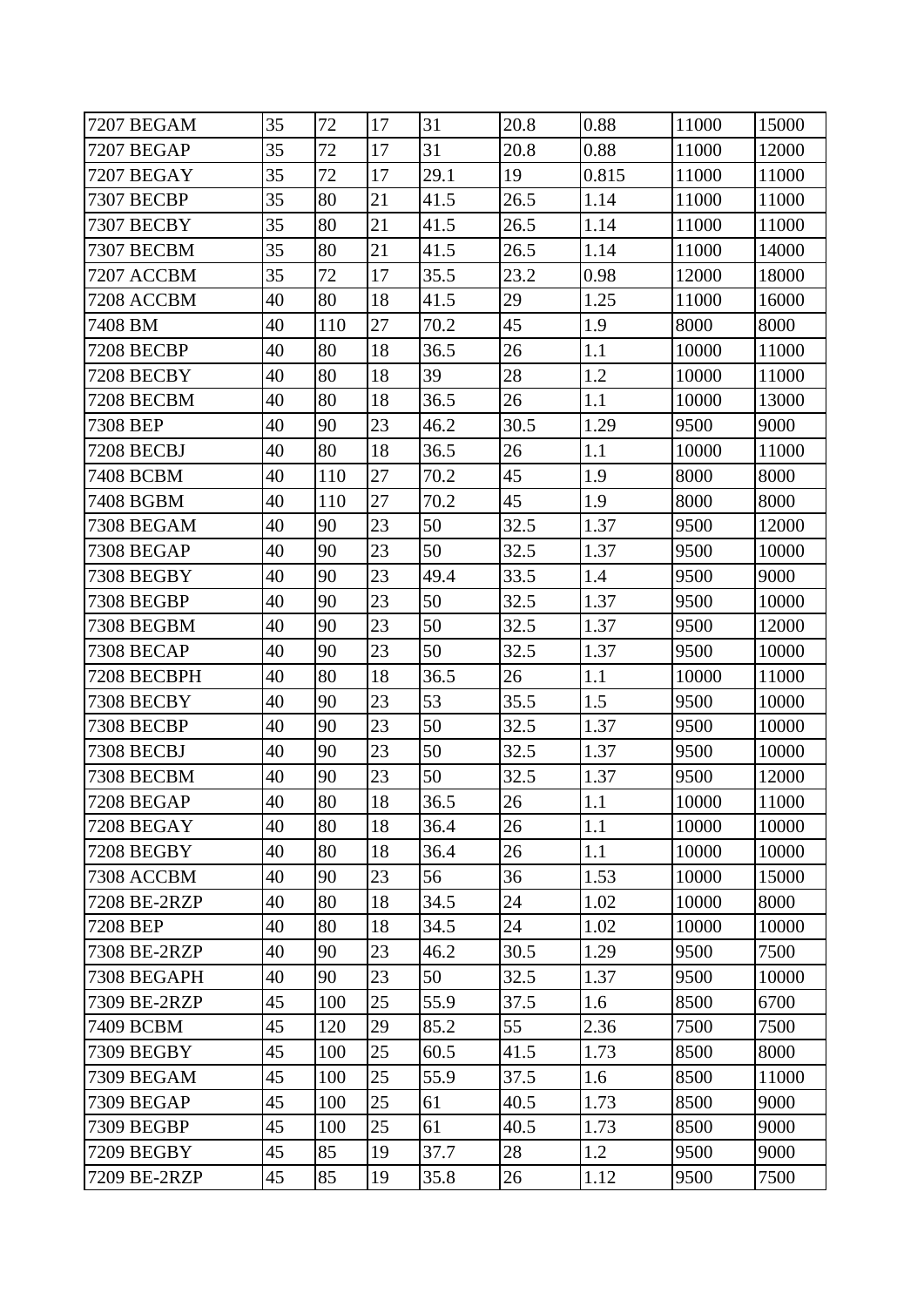| 7209 BEGAPH       | 45 | 85  | 19 | 38   | 28.5 | 1.22           | 9500  | 10000 |
|-------------------|----|-----|----|------|------|----------------|-------|-------|
| 7209 BEGAY        | 45 | 85  | 19 | 37.7 | 28   | 1.2            | 9500  | 9000  |
| 7209 BEGAP        | 45 | 85  | 19 | 38   | 28.5 | 1.22           | 9500  | 10000 |
| 7409 BGM          | 45 | 120 | 29 | 85.2 | 55   | 2.36           | 7500  | 7500  |
| 7309 BEGAPH       | 45 | 100 | 25 | 61   | 40.5 | 1.73           | 8500  | 9000  |
| 7209 BEP          | 45 | 85  | 19 | 35.8 | 26   | 1.12           | 9500  | 9000  |
| 7309 ACCBM        | 45 | 100 | 25 | 68   | 45.5 | 1.93           | 9000  | 13000 |
| 7209 BECBY        | 45 | 85  | 19 | 40   | 30.5 | 1.29           | 9500  | 10000 |
| 7409 BGBM         | 45 | 120 | 29 | 85.2 | 55   | 2.36           | 7500  | 7500  |
| 7209 BECBP        | 45 | 85  | 19 | 38   | 28.5 | 1.22           | 9500  | 10000 |
| 7209 BECBM        | 45 | 85  | 19 | 38   | 28.5 | 1.22           | 9500  | 12000 |
| 7209 BECBJ        | 45 | 85  | 19 | 38   | 28.5 | 1.22           | 9500  | 10000 |
| 7209 ACCBM        | 45 | 85  | 19 | 44   | 32   | 1.37           | 10000 | 15000 |
| 7309 BECAP        | 45 | 100 | 25 | 61   | 40.5 | 1.73           | 8500  | 9000  |
| 7309 BEP          | 45 | 100 | 25 | 55.9 | 37.5 | 1.6            | 8500  | 8000  |
| 7309 BECBJ        | 45 | 100 | 25 | 61   | 40.5 | 1.73           | 8500  | 9000  |
| 7309 BECBP        | 45 | 100 | 25 | 61   | 40.5 | 1.73           | 8500  | 9000  |
| 7309 BECBM        | 45 | 100 | 25 | 61   | 40.5 | 1.73           | 8500  | 11000 |
| 7309 BECBY        | 45 | 100 | 25 | 64   | 45   | 1.9            | 8500  | 9000  |
| <b>7310 BEGAM</b> | 50 | 110 | 27 | 75   | 51   | 2.16           | 7500  | 10000 |
| 7310 BEGAP        | 50 | 110 | 27 | 75   | 51   | 2.16           | 7500  | 8000  |
| 7310 BEGAF        | 50 | 110 | 27 | 68.9 | 47.5 | $\overline{2}$ | 7500  | 7500  |
| 7310 BEGAY        | 50 | 110 | 27 | 74.1 | 51   | 2.2            | 7500  | 7500  |
| 7310 BEGBP        | 50 | 110 | 27 | 75   | 51   | 2.16           | 7500  | 8000  |
| 7310 BEGBY        | 50 | 110 | 27 | 74.1 | 51   | 2.2            | 7500  | 7500  |
| 7410 BCBM         | 50 | 130 | 31 | 95.6 | 64   | 2.7            | 7000  | 6700  |
| 7310 BEGAPH       | 50 | 110 | 27 | 75   | 51   | 2.16           | 7500  | 8000  |
| 7310 BE-2RZP      | 50 | 110 | 27 | 68.9 | 47.5 | $\overline{2}$ | 7500  | 6000  |
| 7210 BEP          | 50 | 90  | 20 | 37.7 | 28.5 | 1.22           | 9000  | 8500  |
| 7310 BEP          | 50 | 110 | 27 | 68.9 | 47.5 | $\overline{2}$ | 7500  | 7500  |
| 7410 BM           | 50 | 130 | 31 | 95.6 | 64   | 2.7            | 7000  | 6700  |
| 7210 BECBPH       | 50 | 90  | 20 | 40   | 31   | 1.32           | 9000  | 9000  |
| 7210 BE-2RZP      | 50 | 90  | 20 | 37.7 | 28.5 | 1.22           | 9000  | 7000  |
| <b>7210 BEGBP</b> | 50 | 90  | 20 | 40   | 31   | 1.32           | 9000  | 9000  |
| <b>7210 BEGAP</b> | 50 | 90  | 20 | 40   | 31   | 1.32           | 9000  | 9000  |
| <b>7310 ACCBM</b> | 50 | 110 | 27 | 83   | 57   | 2.4            | 8000  | 12000 |
| <b>7310 BECAM</b> | 50 | 110 | 27 | 75   | 51   | 2.16           | 7500  | 10000 |
| 7310 BECBP        | 50 | 110 | 27 | 75   | 51   | 2.16           | 7500  | 8000  |
| 7310 BECBJ        | 50 | 110 | 27 | 75   | 51   | 2.16           | 7500  | 8000  |
| <b>7310 BECBM</b> | 50 | 110 | 27 | 75   | 51   | 2.16           | 7500  | 10000 |
| 7310 BECBY        | 50 | 110 | 27 | 78   | 56   | 2.36           | 7500  | 8000  |
| 7410 BGAM         | 50 | 130 | 31 | 95.6 | 64   | 2.7            | 7000  | 6700  |
| 7210 BECBM        | 50 | 90  | 20 | 40   | 31   | 1.32           | 9000  | 11000 |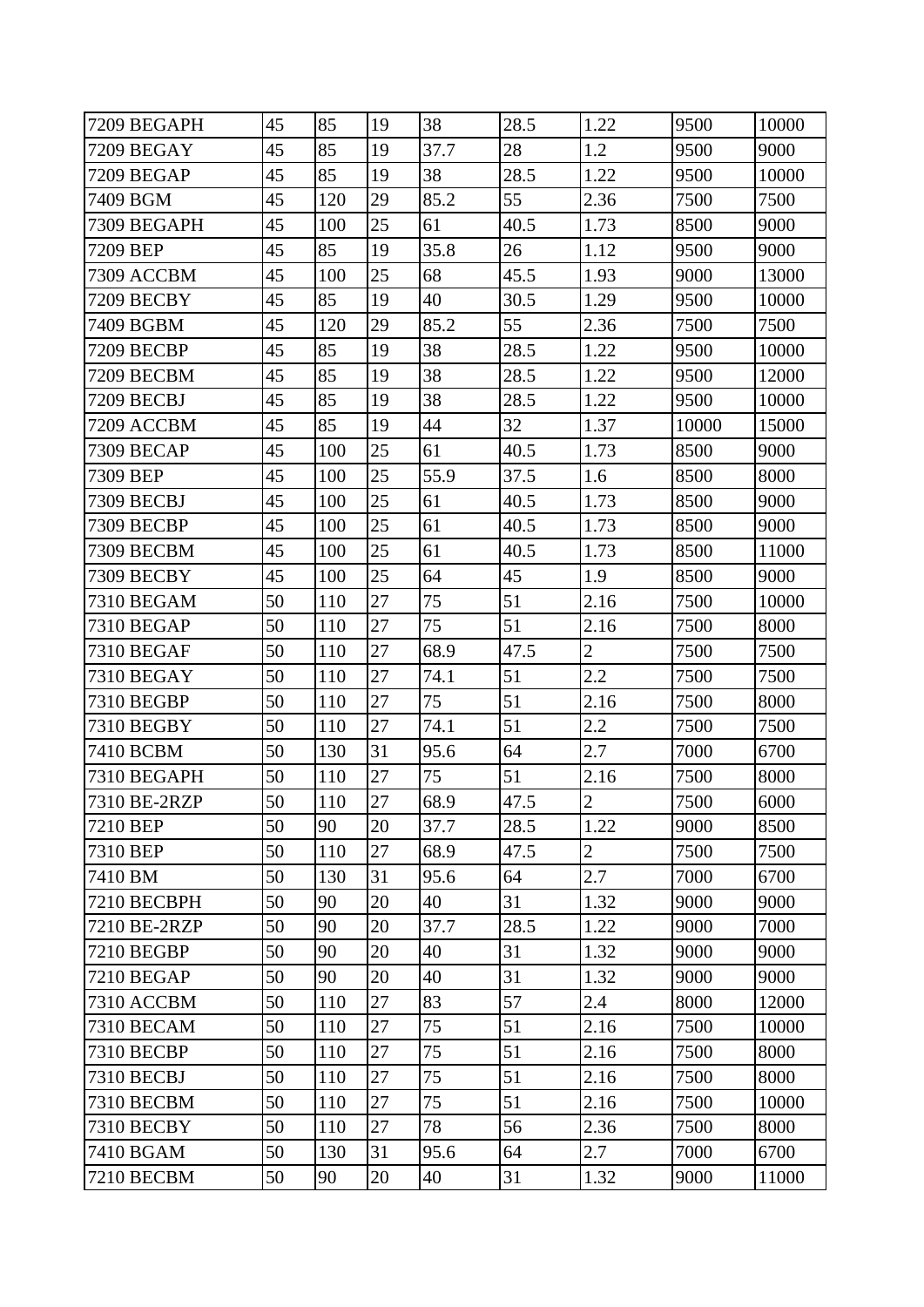| 7210 BECBJ        | 50 | 90  | 20 | 40   | 31   | 1.32           | 9000 | 9000  |
|-------------------|----|-----|----|------|------|----------------|------|-------|
| 7210 BECBP        | 50 | 90  | 20 | 40   | 31   | 1.32           | 9000 | 9000  |
| 7210 BECBY        | 50 | 90  | 20 | 41.5 | 33.5 | 1.4            | 9000 | 9000  |
| 7210 ACCBM        | 50 | 90  | 20 | 45.5 | 35.5 | 1.5            | 9500 | 14000 |
| 7211 BEGBY        | 55 | 100 | 21 | 48.8 | 38   | 1.63           | 8000 | 7500  |
| 7311 BECCM        | 55 | 120 | 29 | 85   | 60   | 2.55           | 7000 | 9000  |
| 7311 BECBY        | 55 | 120 | 29 | 90   | 65.5 | 2.75           | 7000 | 7000  |
| 7311 BECBJ        | 55 | 120 | 29 | 85   | 60   | 2.55           | 7000 | 7000  |
| 7311 BECBM        | 55 | 120 | 29 | 85   | 60   | 2.55           | 7000 | 9000  |
| 7311 BECBP        | 55 | 120 | 29 | 85   | 60   | 2.55           | 7000 | 7000  |
| 7311 ACCBM        | 55 | 120 | 29 | 96.5 | 67   | 2.85           | 7500 | 11000 |
| 7211 BEGAP        | 55 | 100 | 21 | 49   | 40   | 1.66           | 8000 | 8000  |
| 7211 BE-2RZP      | 55 | 100 | 21 | 46.2 | 36   | 1.53           | 8000 | 6300  |
| 7411 BGM          | 55 | 140 | 33 | 111  | 76.5 | 3.25           | 6300 | 6300  |
| 7311 BEGBY        | 55 | 120 | 29 | 85.2 | 60   | 2.55           | 7000 | 6700  |
| 7411 BM           | 55 | 140 | 33 | 111  | 76.5 | 3.25           | 6300 | 6300  |
| 7311 BEGBM        | 55 | 120 | 29 | 85   | 60   | 2.55           | 7000 | 9000  |
| 7311 BEGBP        | 55 | 120 | 29 | 85   | 60   | 2.55           | 7000 | 7000  |
| 7311 BEGAY        | 55 | 120 | 29 | 85.2 | 60   | 2.55           | 7000 | 6700  |
| 7311 BEGAM        | 55 | 120 | 29 | 85   | 60   | 2.55           | 7000 | 9000  |
| 7311 BEGAP        | 55 | 120 | 29 | 85   | 60   | 2.55           | 7000 | 7000  |
| 7411 BGAM         | 55 | 140 | 33 | 111  | 76.5 | 3.25           | 6300 | 6300  |
| 7211 BEP          | 55 | 100 | 21 | 46.2 | 36   | 1.53           | 8000 | 7500  |
| 7411 BGBM         | 55 | 140 | 33 | 111  | 76.5 | 3.25           | 6300 | 6300  |
| 7311 BEP          | 55 | 120 | 29 | 79.3 | 55   | 2.32           | 7000 | 6700  |
| 7411 BCBM         | 55 | 140 | 33 | 111  | 76.5 | 3.25           | 6300 | 6300  |
| 7211 BECBPH       | 55 | 100 | 21 | 49   | 40   | 1.66           | 8000 | 8000  |
| 7211 BECBP        | 55 | 100 | 21 | 49   | 40   | 1.66           | 8000 | 8000  |
| 7211 BECBM        | 55 | 100 | 21 | 49   | 40   | 1.66           | 8000 | 10000 |
| 7211 BECBJ        | 55 | 100 | 21 | 49   | 40   | 1.66           | 8000 | 8000  |
| 7211 BECBY        | 55 | 100 | 21 | 51   | 42.5 | 1.8            | 8000 | 8000  |
| 7311 BECBPH       | 55 | 120 | 29 | 85   | 60   | 2.55           | 7000 | 7000  |
| 7211 ACCBM        | 55 | 100 | 21 | 57   | 45   | 1.9            | 8500 | 12000 |
| 7212 BEP          | 60 | 110 | 22 | 57.2 | 45.5 | 1.93           | 7000 | 7000  |
| 7212 BECBPH       | 60 | 110 | 22 | 61   | 50   | 2.12           | 7000 | 7500  |
| 7312 BECBPH       | 60 | 130 | 31 | 104  | 76.5 | 3.2            | 6300 | 6700  |
| 7312 BEGBY        | 60 | 130 | 31 | 95.6 | 69.5 | $\overline{3}$ | 6300 | 6000  |
| 7412 BM           | 60 | 150 | 35 | 119  | 86.5 | 3.55           | 5600 | 6000  |
| <b>7312 BEGBM</b> | 60 | 130 | 31 | 104  | 76.5 | 3.2            | 6300 | 8500  |
| 7312 BEGBP        | 60 | 130 | 31 | 104  | 76.5 | 3.2            | 6300 | 6700  |
| 7312 BEGAY        | 60 | 130 | 31 | 95.6 | 69.5 | 3              | 6300 | 6000  |
| 7312 BEGAP        | 60 | 130 | 31 | 104  | 76.5 | 3.2            | 6300 | 6700  |
| 7312 BEGAM        | 60 | 130 | 31 | 104  | 76.5 | 3.2            | 6300 | 8500  |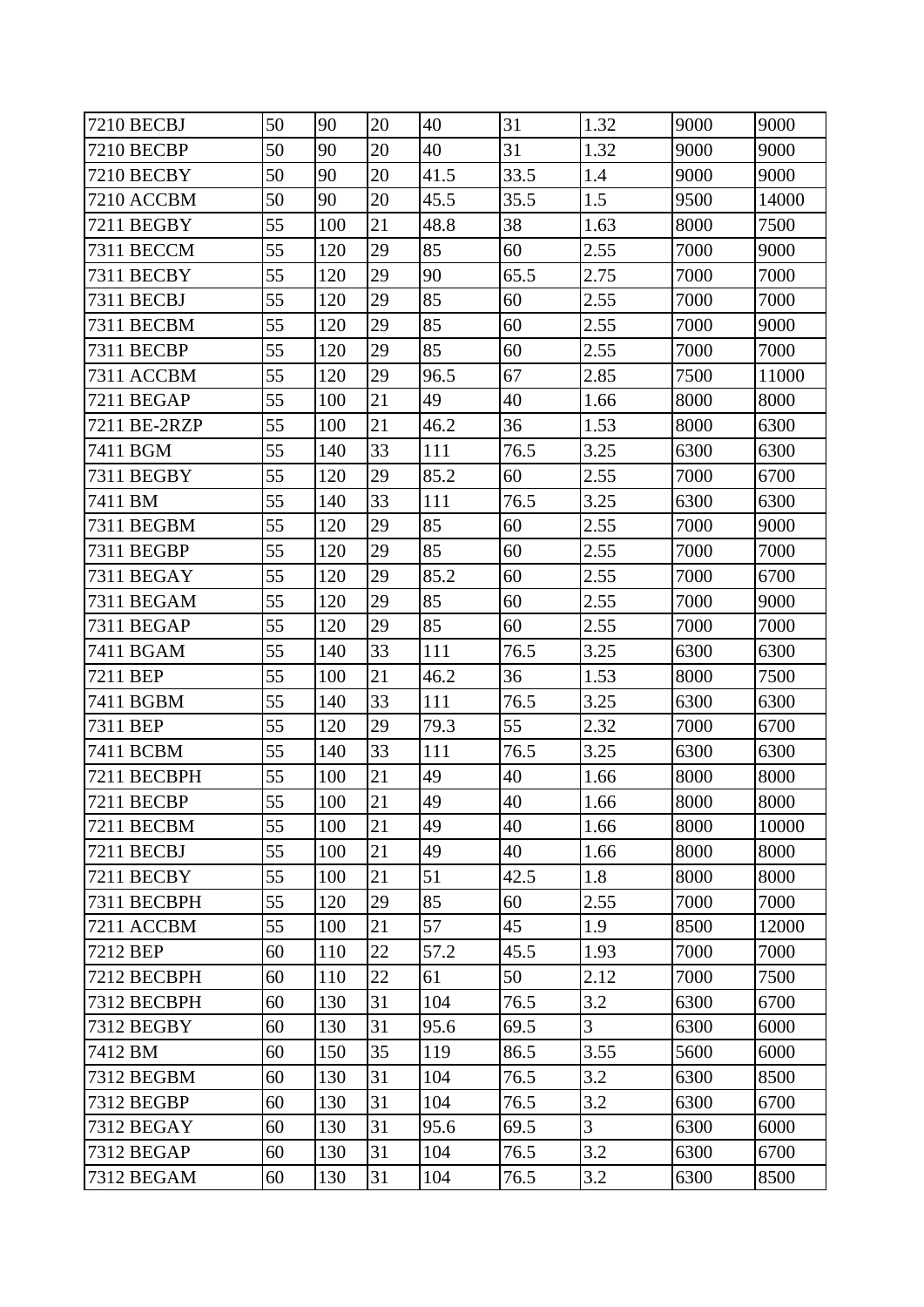| 7312 BECBY        | 60 | 130 | 31     | 104  | 76.5 | 3.2  | 6300 | 6700  |
|-------------------|----|-----|--------|------|------|------|------|-------|
| 7312 BECBM        | 60 | 130 | 31     | 104  | 76.5 | 3.2  | 6300 | 8500  |
| 7312 BECBP        | 60 | 130 | 31     | 104  | 76.5 | 3.2  | 6300 | 6700  |
| 7312 BECBJ        | 60 | 130 | 31     | 104  | 76.5 | 3.2  | 6300 | 6700  |
| 7212 BEGAP        | 60 | 110 | 22     | 61   | 50   | 2.12 | 7000 | 7500  |
| 7212 BEGAM        | 60 | 110 | $22\,$ | 61   | 50   | 2.12 | 7000 | 9500  |
| 7312 BECCM        | 60 | 130 | 31     | 104  | 76.5 | 3.2  | 6300 | 8500  |
| 7312 ACCBM        | 60 | 130 | 31     | 116  | 85   | 3.6  | 7000 | 10000 |
| 7212 BEGBP        | 60 | 110 | 22     | 61   | 50   | 2.12 | 7000 | 7500  |
| 7312 BEP          | 60 | 130 | 31     | 95.6 | 69.5 | 3    | 6300 | 6000  |
| 7312 BEM          | 60 | 130 | 31     | 95.6 | 69.5 | 3    | 6300 | 6300  |
| 7312 BECAP        | 60 | 130 | 31     | 104  | 76.5 | 3.2  | 6300 | 6700  |
| 7412 BCBM         | 60 | 150 | 35     | 119  | 86.5 | 3.55 | 5600 | 6000  |
| 7212 ACCBM        | 60 | 110 | 22     | 69.5 | 56   | 2.36 | 8000 | 11000 |
| 7212 BECBY        | 60 | 110 | 22     | 61   | 50   | 2.12 | 7000 | 7500  |
| 7212 BECBM        | 60 | 110 | 22     | 61   | 50   | 2.12 | 7000 | 9500  |
| 7212 BECBJ        | 60 | 110 | 22     | 61   | 50   | 2.12 | 7000 | 7500  |
| 7212 BECBP        | 60 | 110 | 22     | 61   | 50   | 2.12 | 7000 | 7500  |
| 7412 BGBM         | 60 | 150 | 35     | 119  | 86.5 | 3.55 | 5600 | 6000  |
| 7412 BGAM         | 60 | 150 | 35     | 119  | 86.5 | 3.55 | 5600 | 6000  |
| 7313 ACCBM        | 65 | 140 | 33     | 132  | 96.5 | 4.05 | 6300 | 9500  |
| 7413 BGBM         | 65 | 160 | 37     | 130  | 96.5 | 3.8  | 5300 | 5300  |
| 7213 BEGAP        | 65 | 120 | 23     | 69.5 | 57   | 2.45 | 6700 | 6700  |
| 7213 BEGAF        | 65 | 120 | 23     | 66.3 | 54   | 2.28 | 6700 | 6300  |
| 7313 BEGBY        | 65 | 140 | 33     | 108  | 80   | 3.35 | 6000 | 5600  |
| 7313 BEGBP        | 65 | 140 | 33     | 116  | 86.5 | 3.65 | 6000 | 6300  |
| 7313 BEGBM        | 65 | 140 | 33     | 116  | 86.5 | 3.65 | 6000 | 8000  |
| 7213 BEP          | 65 | 120 | 23     | 66.3 | 54   | 2.28 | 6700 | 6300  |
| 7313 BEGAP        | 65 | 140 | 33     | 116  | 86.5 | 3.65 | 6000 | 6300  |
| 7313 BEGAM        | 65 | 140 | 33     | 116  | 86.5 | 3.65 | 6000 | 8000  |
| 7313 BEGAF        | 65 | 140 | 33     | 108  | 80   | 3.35 | 6000 | 5600  |
| 7213 BEGAPH       | 65 | 120 | 23     | 69.5 | 57   | 2.45 | 6700 | 6700  |
| 7313 BECBPH       | 65 | 140 | 33     | 116  | 86.5 | 3.65 | 6000 | 6300  |
| 7213 BECBY        | 65 | 120 | 23     | 69.5 | 57   | 2.45 | 6700 | 6700  |
| <b>7213 BECBM</b> | 65 | 120 | 23     | 69.5 | 57   | 2.45 | 6700 | 8500  |
| 7213 BECBP        | 65 | 120 | 23     | 69.5 | 57   | 2.45 | 6700 | 6700  |
| 7213 BECBJ        | 65 | 120 | 23     | 69.5 | 57   | 2.45 | 6700 | 6700  |
| 7313 BEP          | 65 | 140 | 33     | 108  | 80   | 3.35 | 6000 | 5600  |
| 7413 BCBM         | 65 | 160 | 37     | 130  | 96.5 | 3.8  | 5300 | 5300  |
| <b>7313 BECCM</b> | 65 | 140 | 33     | 116  | 86.5 | 3.65 | 6000 | 8000  |
| 7213 ACCBM        | 65 | 120 | 23     | 81.5 | 65.5 | 2.8  | 7000 | 10000 |
| 7313 BECBY        | 65 | 140 | 33     | 116  | 86.5 | 3.65 | 6000 | 6300  |
| 7313 BECBP        | 65 | 140 | 33     | 116  | 86.5 | 3.65 | 6000 | 6300  |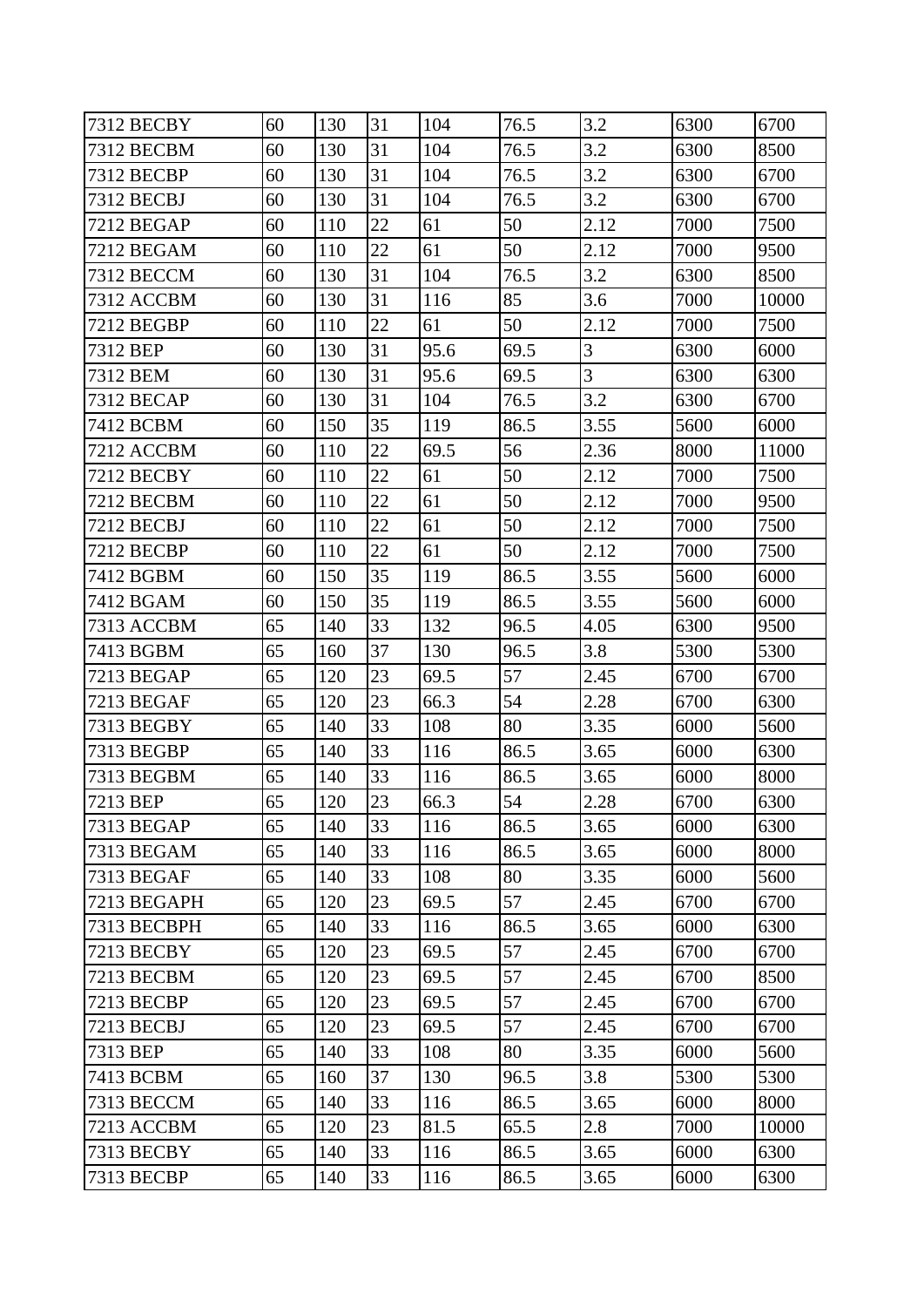| 7313 BECBM        | 65    | 140   | 33    | 116  | 86.5 | 3.65 | 6000 | 8000  |
|-------------------|-------|-------|-------|------|------|------|------|-------|
| 7313 BECBJ        | 65    | 140   | 33    | 116  | 86.5 | 3.65 | 6000 | 6300  |
| <b>7313 BECBF</b> | 65    | 140   | 33    | 108  | 80   | 3.35 | 6000 | 5600  |
| AMS 22 ABP        | 69.85 | 158.8 | 34.93 | 138  | 104  | 4.15 | 6000 | 6000  |
| 7214 BECBJ        | 70    | 125   | 24    | 72   | 60   | 2.55 | 6300 | 6300  |
| 7214 BECBM        | 70    | 125   | 24    | 72   | 60   | 2.55 | 6300 | 8000  |
| 7214 BECBP        | 70    | 125   | 24    | 72   | 60   | 2.55 | 6300 | 6300  |
| 7214 BECBY        | 70    | 125   | 24    | 75   | 64   | 2.7  | 6300 | 6300  |
| 7214 ACCBM        | 70    | 125   | 24    | 83   | 68   | 2.9  | 6700 | 10000 |
| 7314 BECBPH       | 70    | 150   | 35    | 127  | 98   | 3.9  | 5600 | 5600  |
| 7414 BCBM         | 70    | 180   | 42    | 159  | 127  | 4.8  | 4800 | 4800  |
| 7314 BEGAJ        | 70    | 150   | 35    | 119  | 90   | 3.65 | 5600 | 5300  |
| 7314 BEGAM        | 70    | 150   | 35    | 127  | 98   | 3.9  | 5600 | 7000  |
| 7314 BEGAF        | 70    | 150   | 35    | 119  | 90   | 3.65 | 5600 | 5300  |
| 7314 BEGAP        | 70    | 150   | 35    | 127  | 98   | 3.9  | 5600 | 5600  |
| <b>7314 BEGAY</b> | 70    | 150   | 35    | 119  | 90   | 3.65 | 5600 | 5300  |
| 7414 BGAM         | 70    | 180   | 42    | 159  | 127  | 4.8  | 4800 | 4800  |
| 7214 BECBPH       | 70    | 125   | 24    | 72   | 60   | 2.55 | 6300 | 6300  |
| 7314 BEGBY        | 70    | 150   | 35    | 119  | 90   | 3.65 | 5600 | 5300  |
| 7314 BEP          | 70    | 150   | 35    | 119  | 90   | 3.65 | 5600 | 5300  |
| 7214 BEGAF        | 70    | 125   | 24    | 67.6 | 56   | 2.36 | 6300 | 6000  |
| 7214 BEGAM        | 70    | 125   | 24    | 72   | 60   | 2.55 | 6300 | 8000  |
| 7214 BEGAP        | 70    | 125   | 24    | 72   | 60   | 2.55 | 6300 | 6300  |
| 7214 BEP          | 70    | 125   | 24    | 67.6 | 56   | 2.36 | 6300 | 6000  |
| 7314 BECAP        | 70    | 150   | 35    | 127  | 98   | 3.9  | 5600 | 5600  |
| 7314 ACCBM        | 70    | 150   | 35    | 143  | 110  | 4.4  | 6000 | 8500  |
| 7314 BEGAPH       | 70    | 150   | 35    | 127  | 98   | 3.9  | 5600 | 5600  |
| 7314 BECBJ        | 70    | 150   | 35    | 127  | 98   | 3.9  | 5600 | 5600  |
| 7314 BECBP        | 70    | 150   | 35    | 127  | 98   | 3.9  | 5600 | 5600  |
| <b>7314 BECBM</b> | 70    | 150   | 35    | 127  | 98   | 3.9  | 5600 | 7000  |
| 7314 BECBY        | 70    | 150   | 35    | 127  | 98   | 3.9  | 5600 | 5600  |
| 7315 BEGAP        | 75    | 160   | 37    | 132  | 104  | 4.15 | 5300 | 5300  |
| <b>7315 BEGAM</b> | 75    | 160   | 37    | 132  | 104  | 4.15 | 5300 | 6700  |
| 7215 BECBPH       | 75    | 130   | 25    | 73.5 | 65.5 | 2.7  | 6000 | 6300  |
| 7415 BGBM         | 75    | 190   | 45    | 168  | 140  | 5.1  | 4500 | 4500  |
| 7215 BECBJ        | 75    | 130   | 25    | 73.5 | 65.5 | 2.7  | 6000 | 6300  |
| <b>7215 BECBP</b> | 75    | 130   | 25    | 73.5 | 65.5 | 2.7  | 6000 | 6300  |
| <b>7215 BECBM</b> | 75    | 130   | 25    | 73.5 | 65.5 | 2.7  | 6000 | 6300  |
| <b>7215 BECBY</b> | 75    | 130   | 25    | 76.5 | 69.5 | 2.9  | 6000 | 6300  |
| 7315 BEGAPH       | 75    | 160   | 37    | 132  | 104  | 4.15 | 5300 | 5300  |
| 7415 BGAM         | 75    | 190   | 45    | 168  | 140  | 5.1  | 4500 | 4500  |
| <b>7315 BECBM</b> | 75    | 160   | 37    | 132  | 104  | 4.15 | 5300 | 6700  |
| 7315 BECBJ        | 75    | 160   | 37    | 132  | 104  | 4.15 | 5300 | 5300  |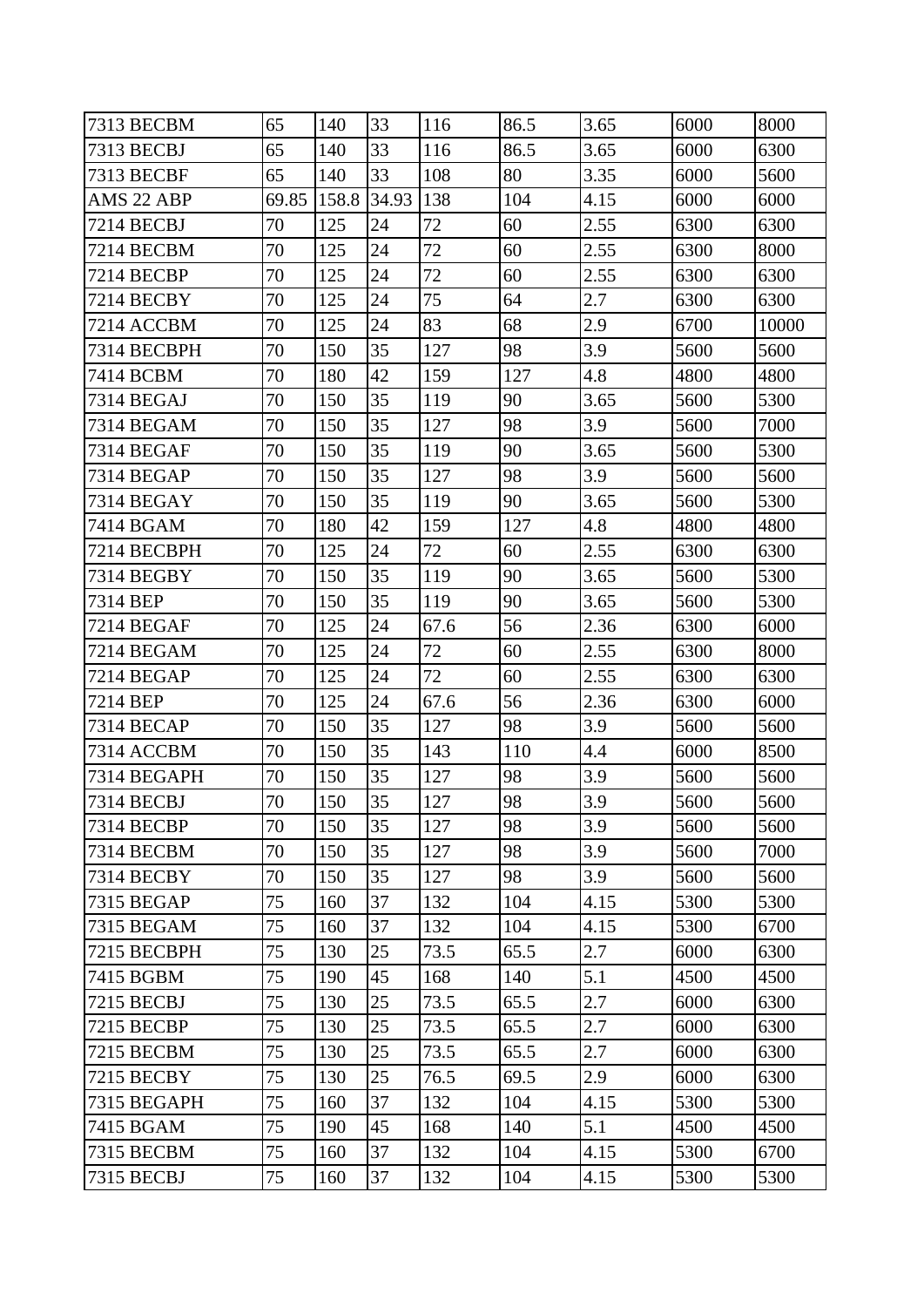| 7315 BECBP        | 75   | 160   | 37    | 132  | 104  | 4.15 | 5300 | 5300 |
|-------------------|------|-------|-------|------|------|------|------|------|
| 7315 BECBY        | 75   | 160   | 37    | 132  | 104  | 4.15 | 5300 | 5300 |
| 7215 BEGAM        | 75   | 130   | 25    | 70.2 | 60   | 2.5  | 6000 | 6000 |
| <b>7215 BEGAP</b> | 75   | 130   | 25    | 73.5 | 65.5 | 2.7  | 6000 | 6300 |
| <b>7215 BEGAY</b> | 75   | 130   | 25    | 76.5 | 69.5 | 2.9  | 6000 | 6300 |
| 7315 BEP          | 75   | 160   | 37    | 125  | 98   | 3.8  | 5300 | 5000 |
| 7415 BCBM         | 75   | 190   | 45    | 168  | 140  | 5.1  | 4500 | 4500 |
| 7215 BEP          | 75   | 130   | 25    | 70.2 | 60   | 2.5  | 6000 | 5600 |
| AMS 24 ABP        | 76.2 | 177.8 | 39.69 | 163  | 137  | 5.1  | 5300 | 5000 |
| 7316 BEP          | 80   | 170   | 39    | 135  | 110  | 4.15 | 5000 | 4500 |
| 7316 BEM          | 80   | 170   | 39    | 135  | 110  | 4.15 | 5000 | 6300 |
| 7216 BECBPH       | 80   | 140   | 26    | 85   | 75   | 3.05 | 5600 | 5600 |
| <b>7216 BECBP</b> | 80   | 140   | 26    | 85   | 75   | 3.05 | 5600 | 5600 |
| 7216 BECBJ        | 80   | 140   | 26    | 85   | 75   | 3.05 | 5600 | 5600 |
| 7216 BECBM        | 80   | 140   | 26    | 85   | 75   | 3.05 | 5600 | 7000 |
| <b>7216 BECBY</b> | 80   | 140   | 26    | 85   | 75   | 3.05 | 5600 | 5600 |
| 7416 GAM          | 80   | 200   | 48    | 178  | 153  | 5.5  | 4000 | 4300 |
| 7416 M            | 80   | 200   | 48    | 178  | 153  | 5.5  | 4000 | 4300 |
| 7216 BEP          | 80   | 140   | 26    | 80.6 | 69.5 | 2.8  | 5600 | 5300 |
| 7316 BEGBY        | 80   | 170   | 39    | 135  | 110  | 4.15 | 5000 | 4500 |
| 7416 CBM          | 80   | 200   | 48    | 178  | 153  | 5.5  | 4300 | 4300 |
| 7316 BEGAM        | 80   | 170   | 39    | 143  | 118  | 4.5  | 5000 | 6300 |
| 7316 BEGAP        | 80   | 170   | 39    | 143  | 118  | 4.5  | 5000 | 5000 |
| 7316 BEGAY        | 80   | 170   | 39    | 135  | 110  | 4.15 | 5000 | 4500 |
| 7216 BEGAF        | 80   | 140   | 26    | 80.6 | 69.5 | 2.8  | 5600 | 5300 |
| <b>7316 BECCM</b> | 80   | 170   | 39    | 143  | 118  | 4.5  | 5000 | 6300 |
| <b>7216 BEGAM</b> | 80   | 140   | 26    | 85   | 75   | 3.05 | 5600 | 7000 |
| 7216 BEGAPH       | 80   | 140   | 26    | 85   | 75   | 3.05 | 5600 | 5600 |
| <b>7216 BEGAP</b> | 80   | 140   | 26    | 80.6 | 69.5 | 2.8  | 5600 | 5300 |
| 7316 BECBY        | 80   | 170   | 39    | 143  | 118  | 4.5  | 5000 | 5000 |
| 7316 BECBJ        | 80   | 170   | 39    | 143  | 118  | 4.5  | 5000 | 5000 |
| 7316 BECBM        | 80   | 170   | 39    | 143  | 118  | 4.5  | 5000 | 6300 |
| <b>7316 BECBP</b> | 80   | 170   | 39    | 143  | 118  | 4.5  | 5000 | 5000 |
| 7316 BECBPH       | 80   | 170   | 39    | 143  | 118  | 4.5  | 5000 | 5000 |
| 7417 BACBMC       | 85   | 210   | 52    | 190  | 166  | 5.85 | 4000 | 4000 |
| <b>7317 BEGAP</b> | 85   | 180   | 41    | 156  | 132  | 4.9  | 4500 | 4800 |
| 7317 BEGAM        | 85   | 180   | 41    | 156  | 132  | 4.9  | 4500 | 6000 |
| <b>7317 BEGAF</b> | 85   | 180   | 41    | 146  | 122  | 4.5  | 4500 | 4300 |
| 7317 BEP          | 85   | 180   | 41    | 146  | 122  | 4.5  | 4500 | 4300 |
| 7317 BEM          | 85   | 180   | 41    | 146  | 122  | 4.5  | 4500 | 4500 |
| 7217 BECBY        | 85   | 150   | 28    | 102  | 90   | 3.55 | 5300 | 5300 |
| 7217 BECBJ        | 85   | 150   | 28    | 102  | 90   | 3.55 | 5300 | 5300 |
| 7217 BECBP        | 85   | 150   | 28    | 102  | 90   | 3.55 | 5300 | 5300 |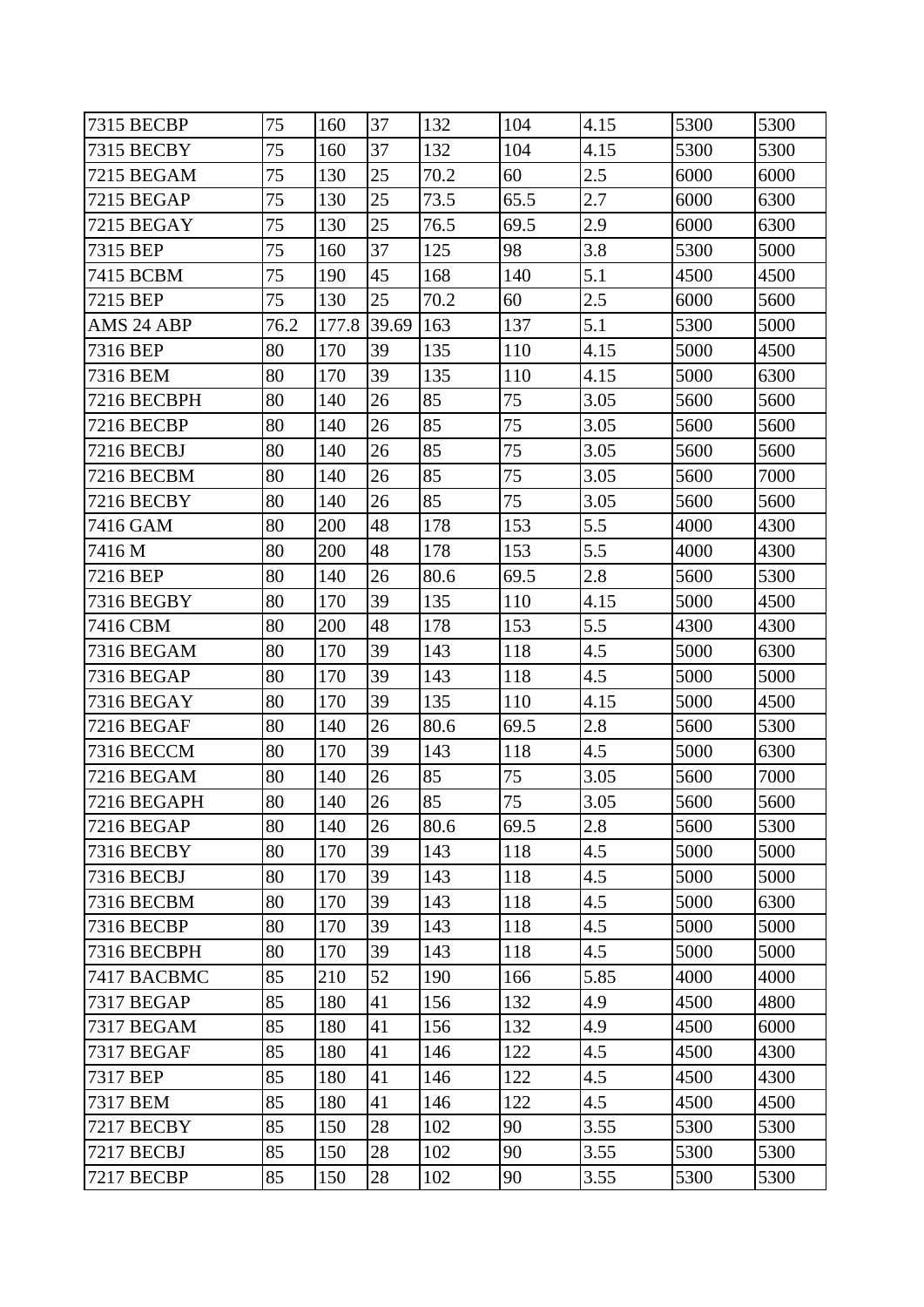| 7217 BECBM        | 85   | 150   | 28    | 102  | 90   | 3.55           | 5300 | 6700 |
|-------------------|------|-------|-------|------|------|----------------|------|------|
| 7317 BEGAPH       | 85   | 180   | 41    | 156  | 132  | 4.9            | 4500 | 4800 |
| 7417 BAGAMC       | 85   | 210   | 52    | 190  | 166  | 5.85           | 4000 | 4000 |
| 7317 BECBP        | 85   | 180   | 41    | 156  | 132  | 4.9            | 4500 | 4800 |
| 7317 BECBY        | 85   | 180   | 41    | 156  | 132  | 4.9            | 4500 | 4800 |
| 7317 BECBF        | 85   | 180   | 41    | 146  | 122  | 4.5            | 4500 | 4300 |
| 7317 BECBM        | 85   | 180   | 41    | 156  | 132  | 4.9            | 4500 | 6000 |
| 7317 BECBJ        | 85   | 180   | 41    | 156  | 132  | 4.9            | 4500 | 4800 |
| 7317 BECCM        | 85   | 180   | 41    | 156  | 132  | 4.9            | 4500 | 6000 |
| 7217 BEP          | 85   | 150   | 28    | 95.6 | 83   | 3.25           | 5300 | 5000 |
| 7217 BEGAP        | 85   | 150   | 28    | 95.6 | 83   | 3.25           | 5300 | 5000 |
| 7217 BEGAF        | 85   | 150   | 28    | 95.6 | 83   | 3.25           | 5300 | 5000 |
| ALS 28 ABP        | 88.9 | 165.1 | 28.58 | 127  | 112  | 4.25           | 5300 | 5000 |
| 7318 BECBY        | 90   | 190   | 43    | 166  | 146  | 5.3            | 4300 | 4500 |
| 7318 BECBP        | 90   | 190   | 43    | 166  | 146  | 5.3            | 4300 | 4500 |
| 7318 BECBM        | 90   | 190   | 43    | 166  | 146  | 5.3            | 4300 | 5600 |
| 7318 BECBJ        | 90   | 190   | 43    | 166  | 146  | 5.3            | 4300 | 4500 |
| 7218 BEP          | 90   | 160   | 30    | 108  | 96.5 | 3.65           | 5000 | 4500 |
| 7318 BEGAPH       | 90   | 190   | 43    | 166  | 146  | 5.3            | 4300 | 4500 |
| 7418 GAM          | 90   | 225   | 54    | 212  | 193  | 6.55           | 3600 | 3800 |
| 7418 CBM          | 90   | 225   | 54    | 212  | 193  | 6.55           | 3800 | 3800 |
| 7218 BECCM        | 90   | 160   | 30    | 116  | 104  | $\overline{4}$ | 5000 | 5000 |
| 7218 BECBY        | 90   | 160   | 30    | 116  | 104  | $\overline{4}$ | 5000 | 5000 |
| 7218 BECBP        | 90   | 160   | 30    | 116  | 104  | $\overline{4}$ | 5000 | 5000 |
| 7218 BECBJ        | 90   | 160   | 30    | 116  | 104  | $\overline{4}$ | 5000 | 5000 |
| 7218 BECBM        | 90   | 160   | 30    | 116  | 104  | $\overline{4}$ | 5000 | 6300 |
| 7318 BEM          | 90   | 190   | 43    | 156  | 134  | 4.8            | 4300 | 4300 |
| 7318 BEP          | 90   | 190   | 43    | 156  | 134  | 4.8            | 4300 | 4000 |
| 7318 BEGAY        | 90   | 190   | 43    | 156  | 134  | 4.8            | 4300 | 4000 |
| <b>7318 BEGAP</b> | 90   | 190   | 43    | 166  | 146  | 5.3            | 4300 | 4500 |
| <b>7318 BEGAM</b> | 90   | 190   | 43    | 166  | 146  | 5.3            | 4300 | 5600 |
| 7218 BEGAY        | 90   | 160   | 30    | 108  | 96.5 | 3.65           | 5000 | 4500 |
| <b>7218 BEGAM</b> | 90   | 160   | 30    | 108  | 96.5 | 3.65           | 5000 | 6300 |
| 7218 BEGAP        | 90   | 160   | 30    | 116  | 104  | $\overline{4}$ | 5000 | 5000 |
| <b>7218 BEGAF</b> | 90   | 160   | 30    | 108  | 96.5 | 3.65           | 5000 | 4500 |
| 7419 CBM          | 95   | 250   | 55    | 242  | 236  | 7.65           | 3400 | 3400 |
| 7219 BEP          | 95   | 170   | 32    | 124  | 108  | $\overline{4}$ | 4500 | 4300 |
| 7219 BECBY        | 95   | 170   | 32    | 129  | 118  | 4.4            | 4500 | 4800 |
| 7219 BECBP        | 95   | 170   | 32    | 129  | 118  | 4.4            | 4500 | 4800 |
| <b>7219 BECBM</b> | 95   | 170   | 32    | 129  | 118  | 4.4            | 4500 | 6000 |
| 7419 M            | 95   | 250   | 55    | 242  | 236  | 7.65           | 3400 | 3400 |
| 7219 BEGAPH       | 95   | 170   | 32    | 129  | 118  | 4.4            | 4500 | 4800 |
| 7319 BEM          | 95   | 200   | 45    | 168  | 150  | 5.2            | 4000 | 4000 |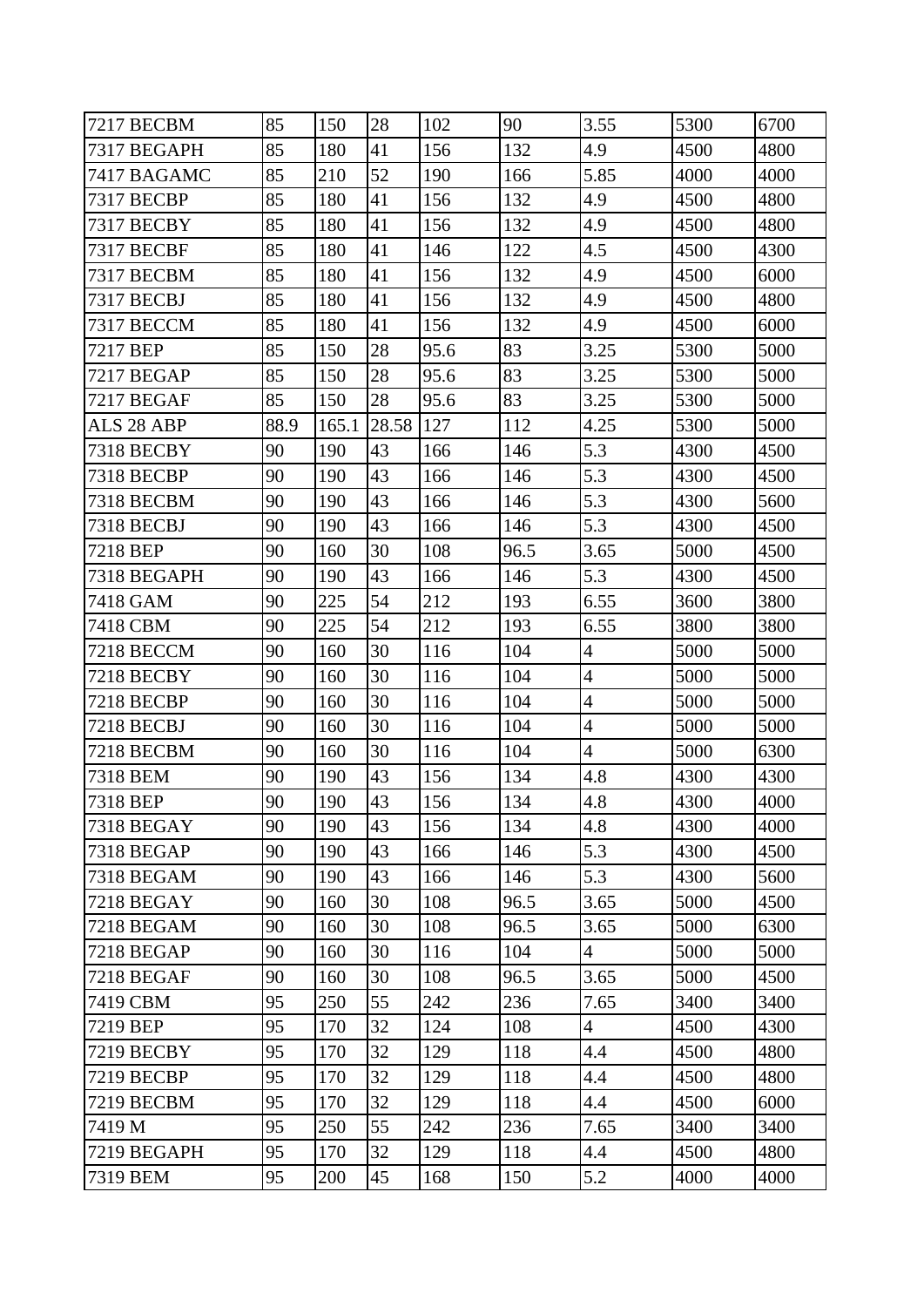| 7319 BEP          | 95    | 200   | 45    | 168 | 150 | 5.2  | 4000 | 3800 |
|-------------------|-------|-------|-------|-----|-----|------|------|------|
| 7319 BECBM        | 95    | 200   | 45    | 180 | 163 | 5.7  | 4000 | 5300 |
| 7319 BECBP        | 95    | 200   | 45    | 180 | 163 | 5.7  | 4000 | 4300 |
| 7319 BECBY        | 95    | 200   | 45    | 180 | 163 | 5.7  | 4000 | 4300 |
| 7419 GAM          | 95    | 250   | 55    | 242 | 236 | 7.65 | 3400 | 3400 |
| 7319 BEGAF        | 95    | 200   | 45    | 168 | 150 | 5.2  | 4000 | 3800 |
| 7319 BEGAP        | 95    | 200   | 45    | 180 | 163 | 5.7  | 4000 | 4300 |
| 7319 BEGAM        | 95    | 200   | 45    | 180 | 163 | 5.7  | 4000 | 5300 |
| 7319 BEGAY        | 95    | 200   | 45    | 168 | 150 | 5.2  | 4000 | 3800 |
| 7219 BEGAM        | 95    | 170   | 32    | 129 | 118 | 4.4  | 4500 | 6000 |
| 7319 BEGBY        | 95    | 200   | 45    | 168 | 150 | 5.2  | 4000 | 3800 |
| 7420 CBM          | 100   | 265   | 60    | 265 | 270 | 8.5  | 3200 | 3200 |
| 7220 BEP          | 100   | 180   | 34    | 135 | 122 | 4.4  | 4500 | 4000 |
| 7220 BECBM        | 100   | 180   | 34    | 143 | 134 | 4.75 | 4500 | 5600 |
| 7220 BECBP        | 100   | 180   | 34    | 143 | 134 | 4.75 | 4500 | 4500 |
| 7220 BECBY        | 100   | 180   | 34    | 143 | 134 | 4.75 | 4500 | 4500 |
| 7220 BECCM        | 100   | 180   | 34    | 143 | 134 | 4.75 | 4500 | 5600 |
| 7320 BEM          | 100   | 215   | 47    | 203 | 190 | 6.4  | 3800 | 3600 |
| 7320 BEP          | 100   | 215   | 47    | 203 | 190 | 6.4  | 3800 | 3600 |
| 7320 BEGBY        | 100   | 215   | 47    | 203 | 190 | 6.4  | 3800 | 3600 |
| 7320 BEGAP        | 100   | 215   | 47    | 216 | 208 | 6.95 | 3800 | 4000 |
| 7320 BEGAM        | 100   | 215   | 47    | 216 | 208 | 6.95 | 3800 | 5000 |
| 7320 BEGAF        | 100   | 215   | 47    | 203 | 190 | 6.4  | 3800 | 3600 |
| 7220 BEGAM        | 100   | 180   | 34    | 143 | 134 | 4.75 | 4500 | 5600 |
| 7320 BECCM        | 100   | 215   | 47    | 216 | 208 | 6.95 | 3800 | 5000 |
| 7220 BEGAY        | 100   | 180   | 34    | 135 | 122 | 4.4  | 4500 | 4000 |
| 7320 BECBP        | 100   | 215   | 47    | 216 | 208 | 6.95 | 3800 | 4000 |
| 7320 BECBM        | 100   | 215   | 47    | 216 | 208 | 6.95 | 3800 | 5000 |
| 7320 BECBY        | 100   | 215   | 47    | 216 | 208 | 6.95 | 3800 | 4000 |
| ALS 32 ABP        | 101.6 | 184.2 | 31.75 | 159 | 143 | 5.1  | 4500 | 4500 |
| <b>7321 BEGAM</b> | 105   | 225   | 49    | 216 | 208 | 6.95 | 3600 | 4800 |
| 7221 BECBP        | 105   | 190   | 36    | 156 | 150 | 5.2  | 4000 | 4300 |
| <b>7221 BECBM</b> | 105   | 190   | 36    | 156 | 150 | 5.2  | 4000 | 5300 |
| <b>7321 BECBM</b> | 105   | 225   | 49    | 216 | 208 | 6.95 | 3600 | 4800 |
| 7321 BECBP        | 105   | 225   | 49    | 216 | 208 | 6.95 | 3600 | 3800 |
| 7321 BEP          | 105   | 225   | 49    | 203 | 193 | 6.4  | 3600 | 3400 |
| 7221 BEP          | 105   | 190   | 36    | 148 | 137 | 4.8  | 4000 | 3800 |
| 7222 BECCM        | 110   | 200   | 38    | 163 | 156 | 5.3  | 4000 | 5000 |
| 7222 BECBY        | 110   | 200   | 38    | 163 | 156 | 5.3  | 4000 | 4000 |
| 7222 BECBM        | 110   | 200   | 38    | 163 | 156 | 5.3  | 4000 | 5000 |
| 7222 BECBP        | 110   | 200   | 38    | 163 | 156 | 5.3  | 4000 | 4000 |
| 7322 BEGBM        | 110   | 240   | 50    | 240 | 245 | 7.8  | 3400 | 4500 |
| <b>7322 BEGAM</b> | 110   | 240   | 50    | 240 | 245 | 7.8  | 3400 | 4500 |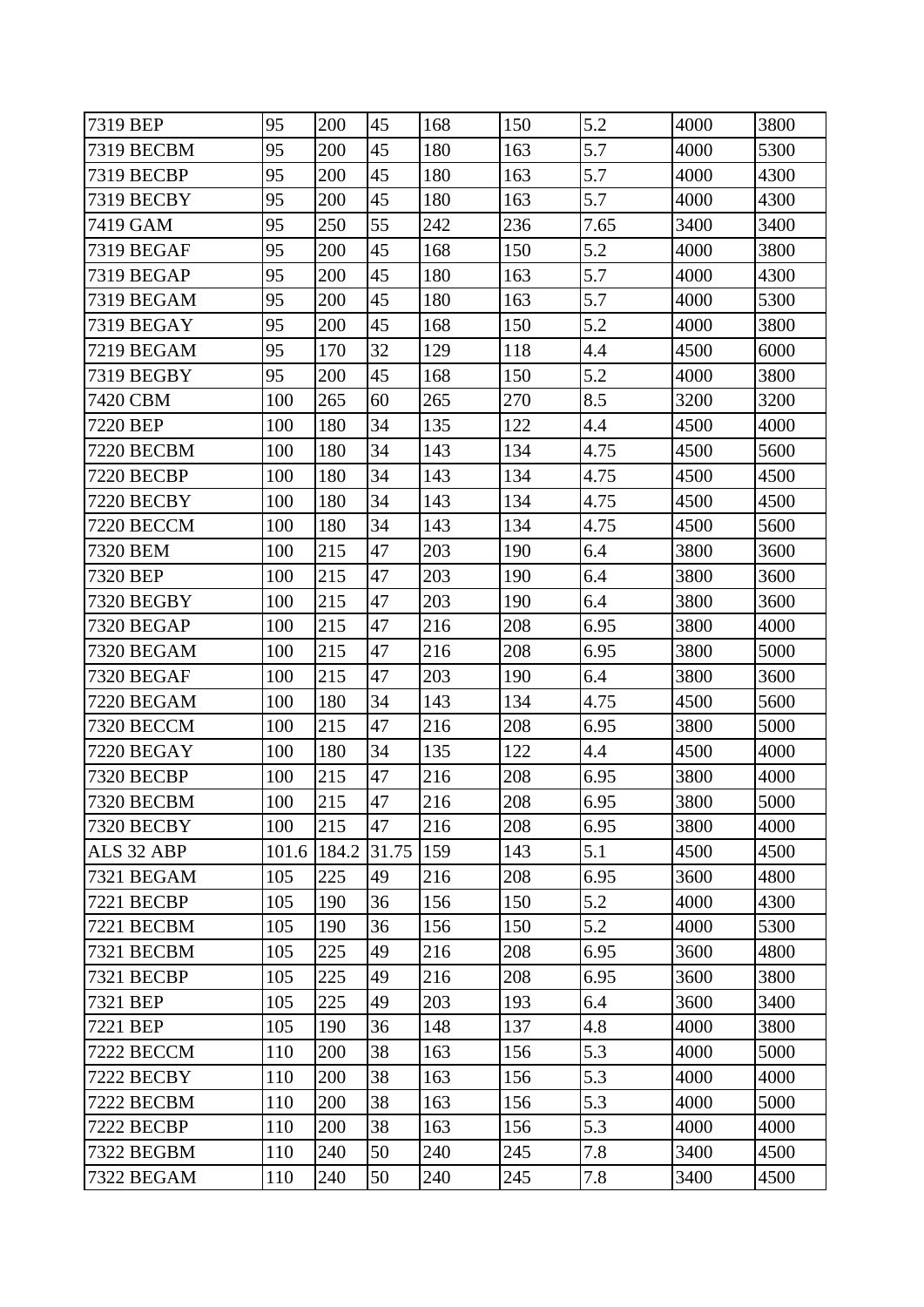| 7322 BEM         | 110 | 240   | 50    | 225  | 224 | 7.2  | 3400 | 3400 |
|------------------|-----|-------|-------|------|-----|------|------|------|
| 7322 BEP         | 110 | 240   | 50    | 225  | 224 | 7.2  | 3400 | 3200 |
| 7322 BECBY       | 110 | 240   | 50    | 240  | 245 | 7.8  | 3400 | 3600 |
| 7322 BEY         | 110 | 240   | 50    | 225  | 224 | 7.2  | 3400 | 3200 |
| 7322 BECBP       | 110 | 240   | 50    | 240  | 245 | 7.8  | 3400 | 3600 |
| 7322 BECBM       | 110 | 240   | 50    | 240  | 245 | 7.8  | 3400 | 4500 |
| 7222 BEP         | 110 | 200   | 38    | 153  | 143 | 4.9  | 4000 | 3600 |
| 7322 BECCM       | 110 | 240   | 50    | 240  | 245 | 7.8  | 3400 | 4500 |
| 7222 BEGAF       | 110 | 200   | 38    | 153  | 143 | 4.9  | 4000 | 3600 |
| 7324 BGBM        | 120 | 260   | 55    | 238  | 250 | 7.65 | 3000 | 3600 |
| 7224 BCBM        | 120 | 215   | 40    | 165  | 163 | 5.3  | 3600 | 4000 |
| 7024 BGM         | 120 | 180   | 28    | 87.1 | 93  | 3.2  | 4000 | 4000 |
| 7324 BCBM        | 120 | 260   | 55    | 238  | 250 | 7.65 | 3000 | 3600 |
| 7224 BM          | 120 | 215   | 40    | 165  | 163 | 5.3  | 3600 | 4000 |
| 7224 BGAM        | 120 | 215   | 40    | 165  | 163 | 5.3  | 3600 | 4000 |
| 7324 BGAM        | 120 | 260   | 55    | 238  | 250 | 7.65 | 3000 | 3600 |
| ALS 40 ABM       | 127 | 228.6 | 34.93 | 186  | 190 | 6    | 3600 | 3600 |
| 7226 BM          | 130 | 230   | 40    | 186  | 193 | 6.1  | 3400 | 3800 |
| 7326 BM          | 130 | 280   | 58    | 276  | 305 | 9    | 2800 | 3400 |
| 7326 BCBM        | 130 | 280   | 58    | 276  | 305 | 9    | 2800 | 3400 |
| 7326 BGAM        | 130 | 280   | 58    | 276  | 305 | 9    | 2800 | 3400 |
| 7226 BCBM        | 130 | 230   | 40    | 186  | 193 | 6.1  | 3400 | 3800 |
| 7226 BGAF        | 130 | 230   | 40    | 186  | 193 | 6.1  | 3400 | 3400 |
| 7226 BGAM        | 130 | 230   | 40    | 186  | 193 | 6.1  | 3400 | 3800 |
| 7328 BGAM        | 140 | 300   | 62    | 302  | 345 | 9.8  | 2600 | 3000 |
| <b>7328 BCBM</b> | 140 | 300   | 62    | 302  | 345 | 9.8  | 2600 | 3000 |
| 7228 BCBM        | 140 | 250   | 42    | 199  | 212 | 6.4  | 3000 | 3600 |
| 7228 BGAM        | 140 | 250   | 42    | 199  | 212 | 6.4  | 3000 | 3600 |
| 7028 BGM         | 140 | 210   | 33    | 114  | 129 | 4.15 | 3400 | 3400 |
| 7228 BM          | 140 | 250   | 42    | 199  | 212 | 6.4  | 3000 | 3600 |
| 7230 BGAM        | 150 | 270   | 45    | 216  | 240 | 6.95 | 2800 | 3200 |
| 7030 BGM         | 150 | 225   | 35    | 133  | 146 | 4.55 | 3200 | 3200 |
| 7330 BGAM        | 150 | 320   | 65    | 332  | 390 | 10.8 | 2400 | 2800 |
| 7230 BCBM        | 150 | 270   | 45    | 216  | 240 | 6.95 | 2800 | 3200 |
| 7330 BCBM        | 150 | 320   | 65    | 332  | 390 | 10.8 | 2400 | 2800 |
| 7232 BGAM        | 160 | 290   | 48    | 255  | 300 | 8.5  | 2800 | 3000 |
| 7332 BCBM        | 160 | 340   | 68    | 358  | 440 | 11.8 | 2400 | 2600 |
| 7232 BCBM        | 160 | 290   | 48    | 255  | 300 | 8.5  | 2800 | 3000 |
| 7034 BGM         | 170 | 260   | 42    | 172  | 204 | 5.85 | 2000 | 2800 |
| 7334 BCBM        | 170 | 360   | 72    | 390  | 490 | 12.7 | 2200 | 2600 |
| 7234 BCBM        | 170 | 310   | 52    | 281  | 345 | 9.5  | 2400 | 2800 |
| 7236 BCAM        | 180 | 320   | 52    | 291  | 375 | 10   | 2400 | 2600 |
| 7236 BCBM        | 180 | 320   | 52    | 291  | 375 | 10   | 2400 | 2600 |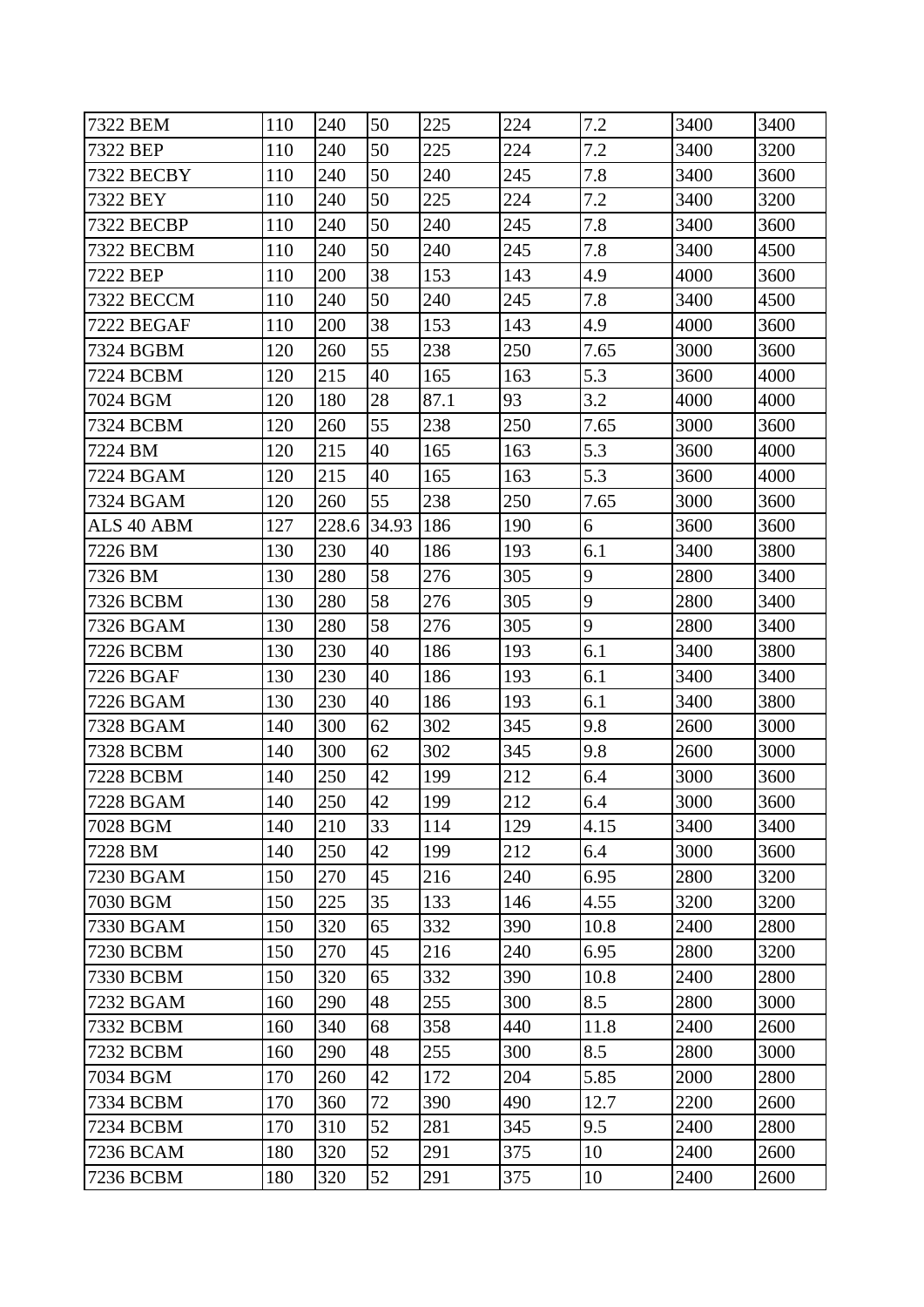| 7336 BCBM           | 180 | 380 | 75 | 410 | 540  | 13.7 | 2000 | 2400           |
|---------------------|-----|-----|----|-----|------|------|------|----------------|
| 7036 BGM            | 180 | 280 | 46 | 195 | 240  | 6.7  | 2600 | 2600           |
| 7338 BCBM           | 190 | 400 | 78 | 442 | 600  | 14.6 | 2000 | 2200           |
| <b>7238 BCBM</b>    | 190 | 340 | 55 | 307 | 405  | 10.4 | 2400 | 2600           |
| 7038 BGM            | 190 | 290 | 46 | 199 | 255  | 6.95 | 2400 | 2400           |
| 7340 BCBM           | 200 | 420 | 80 | 462 | 655  | 15.6 | 1900 | 2200           |
| 7040 BGM            | 200 | 310 | 51 | 225 | 290  | 7.8  | 2200 | 2200           |
| 7240 BCBM           | 200 | 360 | 58 | 325 | 430  | 11   | 2000 | 2400           |
| 7244 BCBM           | 220 | 400 | 65 | 390 | 560  | 13.4 | 1800 | 2200           |
| 7344 BCBM           | 220 | 460 | 88 | 494 | 720  | 16.6 | 1600 | 1700           |
| 7044 BGM            | 220 | 340 | 56 | 255 | 355  | 9    | 2000 | 2000           |
| 7048 BGM            | 240 | 360 | 56 | 260 | 375  | 9.15 | 1900 | 1900           |
| <b>7248 BCBM</b>    | 240 | 440 | 72 | 364 | 540  | 12.5 | 1600 | 1700           |
| <b>7348 BCBM</b>    | 240 | 500 | 95 | 559 | 800  | 17.6 | 1400 | 1500           |
| 7052 BGM            | 260 | 400 | 65 | 332 | 510  | 11.8 | 1700 | 1700           |
| 7252 BM             | 260 | 480 | 80 | 507 | 780  | 17.3 | 1400 | 1500           |
| 7056 BGM            | 280 | 420 | 65 | 338 | 540  | 12.2 | 1600 | 1600           |
| 7256 BM             | 280 | 500 | 80 | 507 | 830  | 17.6 | 1400 | 1400           |
| 7060 BGM            | 300 | 460 | 74 | 377 | 630  | 13.7 | 1400 | 1500           |
| 7060 AGM            | 300 | 460 | 74 | 423 | 695  | 15.3 | 1500 | 1600           |
| 7260 BCBM           | 300 | 540 | 85 | 553 | 930  | 19.3 | 1300 | 1300           |
| 71964 AC            | 320 | 440 | 56 | 351 | 585  | 12.9 | 1500 | 1600           |
| 7264 BCBM           | 320 | 580 | 92 | 572 | 1020 | 20.4 | 1200 | 1200           |
| 7064 BGM            | 320 | 480 | 74 | 390 | 670  | 14   | 1300 | 1400           |
| 466952              | 335 | 450 | 56 | 281 | 480  | 10.4 | 1400 | 1400           |
| 7268 BGM            | 340 | 620 | 92 | 702 | 1340 | 26   | 1100 | 1100           |
| 7068 BGM            | 340 | 520 | 82 | 449 | 815  | 16.6 | 1200 | 1300           |
| 71968 ACMB          | 340 | 460 | 56 | 338 | 585  | 12.5 | 1500 | 1500           |
| 7272 BM             | 360 | 650 | 95 | 806 | 1560 | 29   | 1900 | 1700           |
| 71972 AMB           | 360 | 480 | 56 | 338 | 610  | 12.5 | 1400 | 1500           |
| 7072 BGM            | 360 | 540 | 82 | 462 | 850  | 17   | 1200 | 1200           |
| 7072 AM             | 360 | 540 | 82 | 520 | 950  | 19   | 1300 | 1300           |
| 71872 ACMB          | 360 | 440 | 38 | 234 | 425  | 9    | 1500 | 1500           |
| 7072 AGM            | 360 | 540 | 82 | 520 | 950  | 19   | 1300 | $\overline{0}$ |
| 71972 ACMB          | 360 | 480 | 56 | 351 | 630  | 13.2 | 1400 | 1500           |
| 71972 BM            | 360 | 480 | 56 | 302 | 550  | 11.2 | 1400 | 1500           |
| 7076 BGM            | 380 | 560 | 82 | 468 | 850  | 16.6 | 1100 | 1200           |
| 466953              | 380 | 520 | 65 | 345 | 610  | 12.9 | 1200 | 1200           |
| <b>71876 ACGAMB</b> | 380 | 480 | 46 | 291 | 500  | 11   | 1300 | 1400           |
| 70876 AMB           | 380 | 480 | 31 | 190 | 355  | 8    | 1300 | 1400           |
| 71976 ACGAMB        | 380 | 520 | 65 | 410 | 735  | 15   | 1300 | 1300           |
| 7076 BM             | 380 | 560 | 82 | 468 | 850  | 16.6 | 1100 | 1200           |
| 7076 AM             | 380 | 560 | 82 | 507 | 950  | 18.6 | 1200 | 1300           |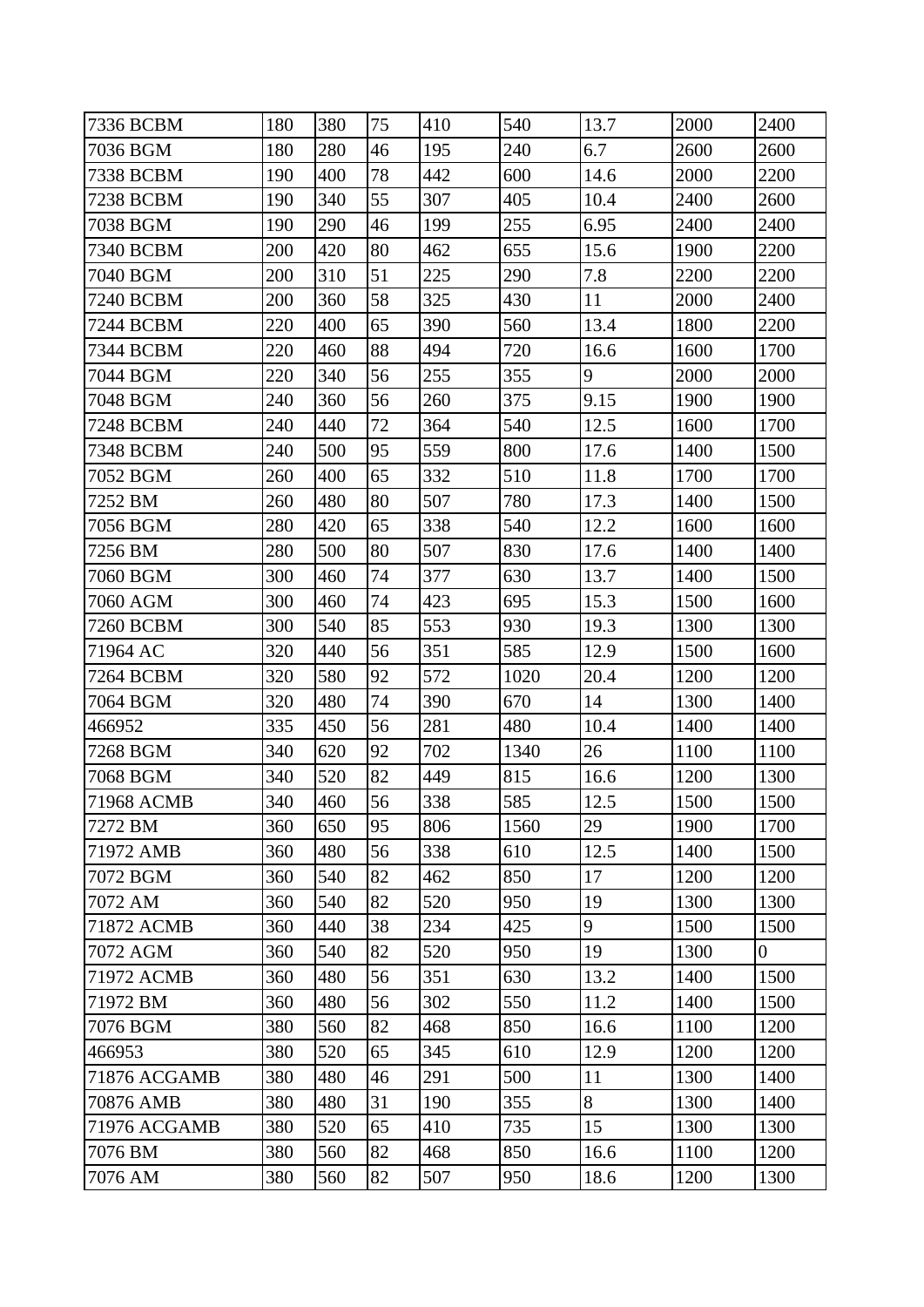| 71980 AM      | 400 | 540 | 65  | 403 | 735  | 15.3 | 1200 | 1200           |
|---------------|-----|-----|-----|-----|------|------|------|----------------|
| 7280 BM       | 400 | 720 | 103 | 728 | 1500 | 26.5 | 900  | 950            |
| 7080 AM       | 400 | 600 | 90  | 605 | 1180 | 22.4 | 950  | 1200           |
| 7080 BM       | 400 | 600 | 90  | 527 | 1020 | 19.3 | 1000 | 1100           |
| 307238        | 400 | 600 | 90  | 605 | 1180 | 22.4 | 950  | 1200           |
| 468431        | 410 | 560 | 70  | 423 | 830  | 16   | 1100 | 1100           |
| 71984 AGAM    | 420 | 560 | 65  | 410 | 765  | 15.3 | 1200 | 1200           |
| 7084 AM       | 420 | 620 | 90  | 605 | 1180 | 22   | 1100 | 1100           |
| 7084 BGM      | 420 | 620 | 90  | 540 | 1060 | 20   | 1000 | 1000           |
| 71984 BM      | 420 | 560 | 65  | 364 | 670  | 13.7 | 1200 | 1200           |
| 71984 AM      | 420 | 560 | 65  | 410 | 765  | 15.3 | 1200 |                |
| 7088 AM       | 440 | 650 | 94  | 650 | 1320 | 24   | 1000 | 1100           |
| 7088 BM       | 440 | 650 | 94  | 572 | 1180 | 21.6 | 950  | 950            |
| 71988 ACMB    | 440 | 600 | 74  | 507 | 1040 | 19.3 | 1100 | $\overline{0}$ |
| 71992 ACM     | 460 | 620 | 74  | 507 | 1040 | 19   | 100  | 1100           |
| 7092 AM       | 460 | 680 | 100 | 689 | 1460 | 25.5 | 950  | $\overline{0}$ |
| 7092 BM       | 460 | 680 | 100 | 618 | 1290 | 23.2 | 900  | 900            |
| 71892 AGMB    | 460 | 580 | 56  | 371 | 765  | 14.3 | 1100 | 1100           |
| 70892 AM      | 460 | 580 | 37  | 265 | 560  | 10.4 | 1100 | 1100           |
| 307352        | 465 | 635 | 76  | 468 | 980  | 17.6 | 900  | 950            |
| 7096 AM       | 480 | 700 | 100 | 702 | 1530 | 26.5 | 950  | 1000           |
| 7096 BM       | 480 | 700 | 100 | 624 | 1340 | 24   | 850  | 900            |
| 708/500 AMB   | 500 | 620 | 37  | 276 | 620  | 11   | 1000 | 1000           |
| 718/500 AGMB  | 500 | 620 | 56  | 390 | 850  | 15.3 | 1000 | 1000           |
| 70/500 BM     | 500 | 720 | 100 | 637 | 1400 | 24.5 | 800  | 850            |
| 70/500 AM     | 500 | 720 | 100 | 715 | 1600 | 27.5 | 900  | 950            |
| 719/500 AGMB  | 500 | 670 | 78  | 553 | 1220 | 21.2 | 950  | 1000           |
| 718/500 AMB   | 500 | 620 | 56  | 390 | 850  | 15.3 | 1000 | 1000           |
| 718/530 AMB   | 530 | 650 | 56  | 390 | 900  | 15.6 | 950  | 1000           |
| 719/530 ACM   | 530 | 710 | 82  | 618 | 1340 | 23.6 | 850  | 900            |
| 70/530 AM     | 530 | 780 | 112 | 832 | 1900 | 31.5 | 800  | 850            |
| 70/530 BM     | 530 | 780 | 112 | 741 | 1700 | 28   | 750  | 800            |
| 307368 B      | 530 | 760 | 100 | 702 | 1600 | 27.5 | 750  | 800            |
| BA1B 311585 A | 540 | 630 | 45  | 260 | 600  | 10.6 | 850  | 900            |
| 718/560 AMB   | 560 | 680 | 56  | 397 | 930  | 16   | 850  | 900            |
| 719/560 AMB   | 560 | 750 | 85  | 592 | 1290 | 22.8 | 800  | 850            |
| 70/560 AMB    | 560 | 820 | 115 | 793 | 1900 | 30.5 | 700  |                |
| 70/600 AGMB   | 600 | 870 | 118 | 884 | 2160 | 34   | 700  | 750            |
| 708/600 AMB   | 600 | 730 | 42  | 338 | 735  | 14   | 800  | 850            |
| 719/600 ACM   | 600 | 800 | 90  | 715 | 1730 | 27.5 | 750  | 800            |
| 718/600 AMB   | 600 | 730 | 60  | 449 | 1100 | 18.3 | 800  | 850            |
| 708/600 AGMB  | 600 | 730 | 42  | 338 | 735  | 14   | 800  | 850            |
| BA1B 311712   | 630 | 700 | 22  | 135 | 440  | 7.2  | 750  | 750            |